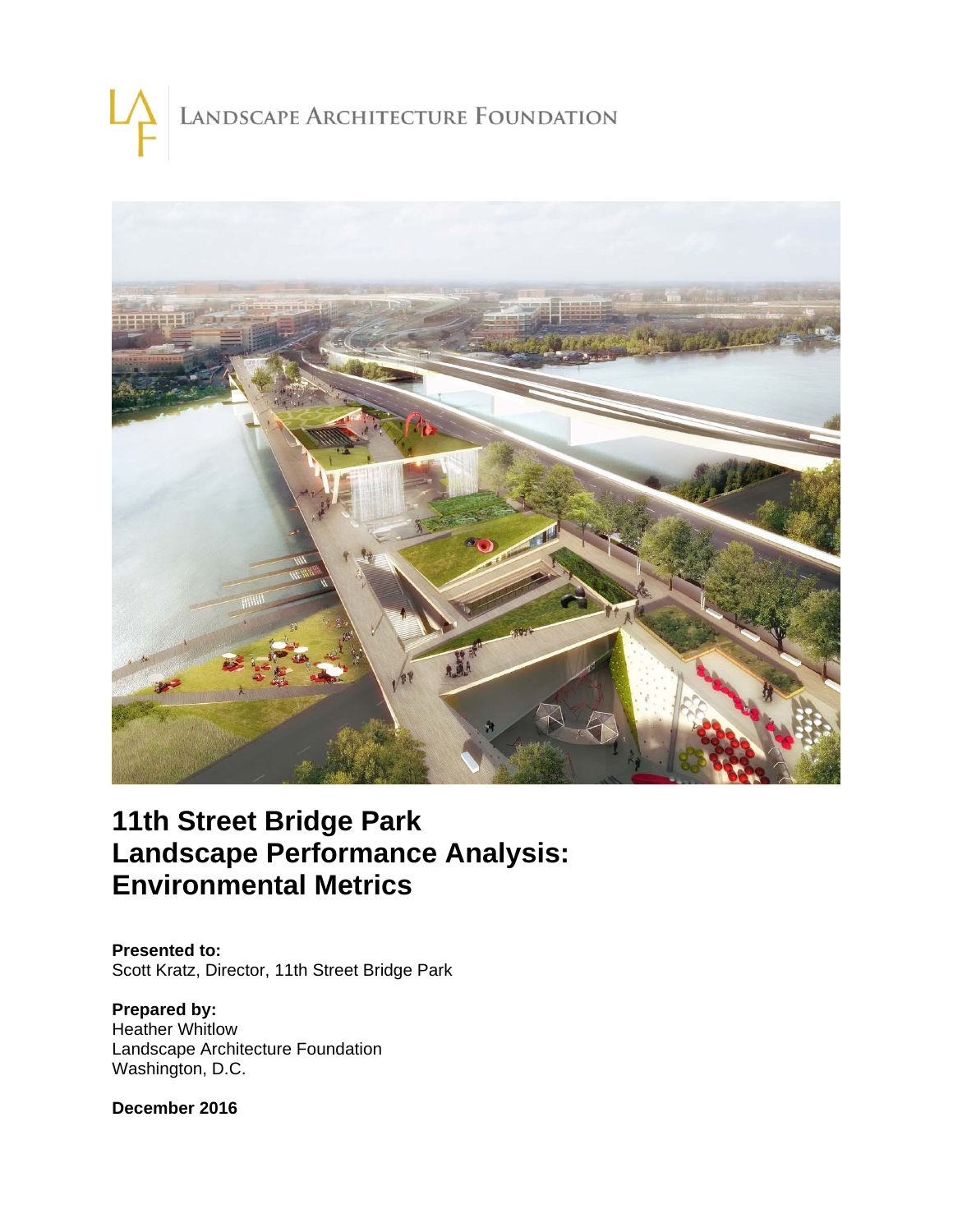# **Executive Summary**

The following report provides background information and recommends that the environmental impacts of the 11th Street Bridge Park be measured in the following categories. Details on each can be found in the Environmental Performance Metrics section of this report.

|                        | Annual Volume and Percent of Total Rainfall Retained Onsite<br>Monetary Value of Stormwater Retention Credits (SRCs)                                                                                                                                                     |
|------------------------|--------------------------------------------------------------------------------------------------------------------------------------------------------------------------------------------------------------------------------------------------------------------------|
|                        |                                                                                                                                                                                                                                                                          |
| $\bullet$              | Reduction in Potable Water Use for Landscape Irrigation<br>Reduction in Potable Water Use in Water Features<br>Reduction in Potable Water Use from Low-Flow Fixtures                                                                                                     |
|                        |                                                                                                                                                                                                                                                                          |
|                        | Localized increase in dissolved oxygen<br>Localized improvement in turbidity                                                                                                                                                                                             |
|                        |                                                                                                                                                                                                                                                                          |
|                        | Species Richness/Abundance in Pollinator Garden<br>Species Richness/Abundance in River Installations<br>Increase in Ecological Integrity of Shoreline Vegetation                                                                                                         |
|                        |                                                                                                                                                                                                                                                                          |
|                        | Reduction in Surface Temperatures (Weighted Average)<br><b>Thermal Comfort of Park Users</b>                                                                                                                                                                             |
|                        |                                                                                                                                                                                                                                                                          |
|                        | Reduction in Annual Energy Use                                                                                                                                                                                                                                           |
|                        |                                                                                                                                                                                                                                                                          |
|                        | Reduction in Carbon Emissions from Energy Savings<br>Carbon Sequestration by Trees and Shrubs                                                                                                                                                                            |
|                        |                                                                                                                                                                                                                                                                          |
|                        | Pollution Removal by Trees and Shrubs<br>Pollution Removal by Surface Coatings                                                                                                                                                                                           |
|                        |                                                                                                                                                                                                                                                                          |
|                        | Amount of Municipal Solid Waste Recycled<br>Amount of Landscape and Food Waste Composted<br>Reduction in Carbon Emissions due to Waste Reduction Strategies                                                                                                              |
|                        |                                                                                                                                                                                                                                                                          |
| $\bullet$<br>$\bullet$ | Increase in Crossings and/or Interactions with Residents on the Other Side of the River<br>Increase in Interactions with the River<br>Health and Well Being<br>Safety<br><b>Educational Value</b><br><b>Food Production</b><br>Noise Mitigation<br><b>Scenic Quality</b> |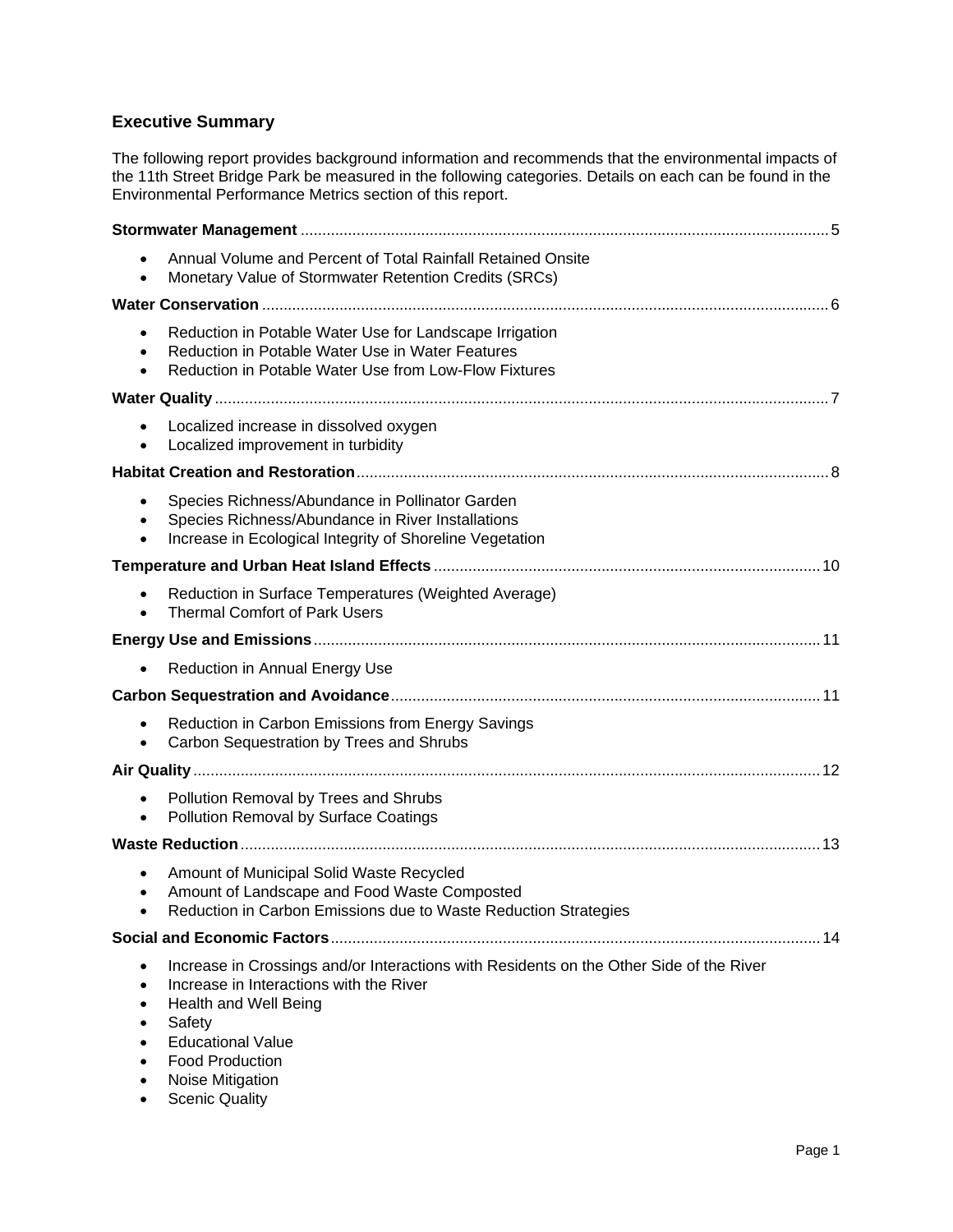# **Introduction**

Landscape performance is rapidly emerging as a vital way to represent and articulate the value of excellent design, and to provide reliable and valid evidence to support design and management decisions. Landscape performance can be defined as a measure of the effectiveness with which landscape solutions fulfill their intended purpose and contribute to sustainability.

At its core, performance evaluation seeks to understand, manage, and improve the performance of a system. The results can demonstrate the success of a project and the contribution it makes toward environmental, social, and economic goals. Results may also show that certain goals or aspects of the design intent are not being met. In this case, performance evaluation helps to inform how a project and/or its ongoing management might be modified for better results. Understanding the performance of built landscapes will also lead to better informed choices on future projects thereby increasing our collective knowledge and capacity for sustainable development.

This report is the product of a partnership between the  $11<sup>th</sup>$  Street Bridge Park and the Landscape Architecture Foundation and is intended to serve as a model for how landscape performance should be integrated into the design and development process. It represents an important first step in the performance evaluation process. The Landscape Architecture Foundation has worked with the 11<sup>th</sup> Street Bridge Park staff to document environmental performance goals and objectives, make recommendations to collect baseline information, and propose a set of metrics and methods that can be used to effectively evaluate the Bridge Park's performance once it is built and operating. Many of these metrics can also be used to test scenarios and inform the design of the space.

#### **Measuring Performance**

Performance evaluation should strive to measure outcomes not outputs. In landscape projects, outputs are things like the number of trees planted, the amount of area covered in highly reflective materials, or the length of protected bike lanes added. Outcomes are the impacts those things have, or essentially the benefits they provide. Landscape performance outcomes, therefore, include measurements like localized temperature improvements, the amount of carbon sequestered, or reductions in the number of bike accidents.

In order to evaluate the performance of a project, it is essential to understand the overall goals and design intent. Performance evaluation by definition requires that there are performance objectives to measure against. Since this is often not the case with landscape projects, performance is frequently measured against a baseline "before" condition or a comparable "conventional" landscape. To be most effective, measurable goals must be set and performance measurement considered throughout the design process. This allows different design concepts and iterations to be modeled and tested against those goals and it allows for the collection of relevant baseline information to show change over time.

Once the general areas of what to measure to gauge success have been determined, specific metrics and corresponding methods of evaluation must be chosen. These will depend largely on time, resources, and availability of information, so potential metrics and methods must be weighed based on their practical usefulness as well as their validity. It is important to explore a wide variety of data sources in addition to considering what can be collected through direct measurement. Publicly-available information can range from citizen science bird counts to property tax assessments to crime data. Metrics should also be selected to match the level of expertise of the intended audience so that the assessment results will be relevant and meaningful.

Data collection practices should be considered and a schedule established as part of a Performance Evaluation Plan. Ideally, performance evaluation should be an ongoing process with data collected at least once every few years to capture how performance changes over time. Optimal timing for an initial performance assessment is 1-5 years after construction is complete. This allows time for natural processes, site programming, and user behaviors to stabilize. Because the management, use, meaning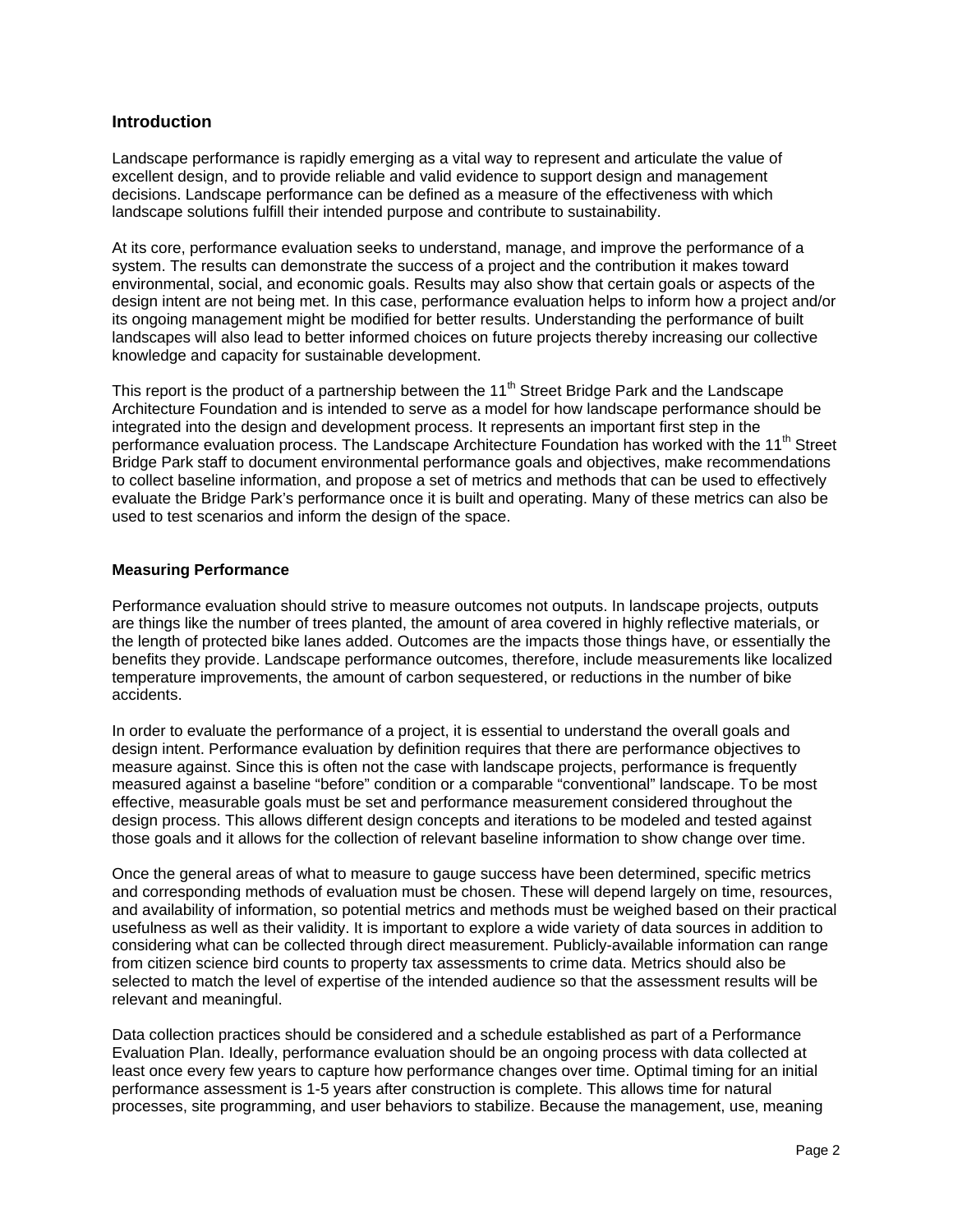assigned to space, and even the physical environment can evolve over time, each performance evaluation should also document these types of changes in narrative form. Above all, performance assessment needs to be included in the scope and budget for a project to ensure that the post-occupancy monitoring happens.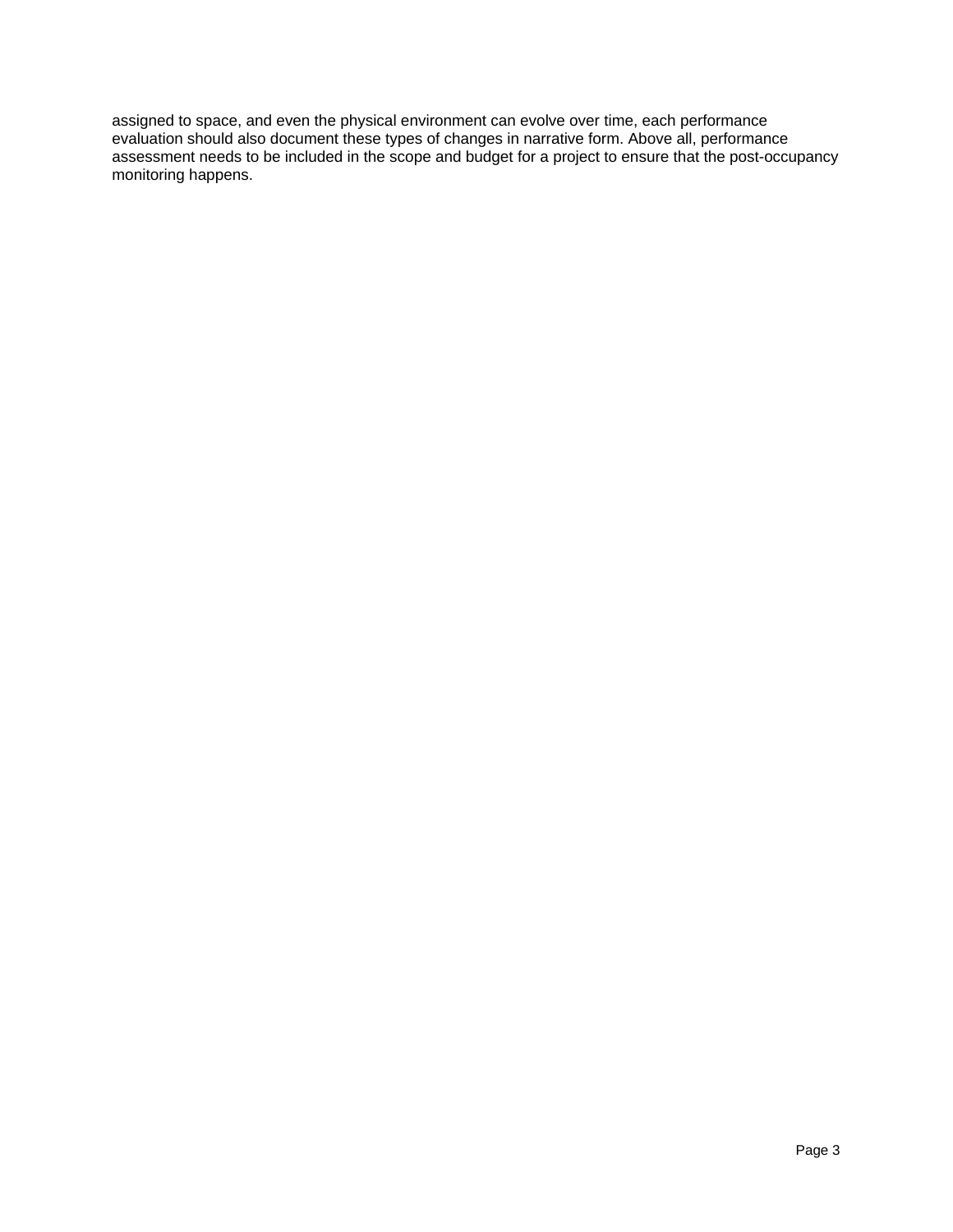# **11th Street Bridge Park Background & Goals**

The 11th Street Bridge Park will be Washington, D.C.'s first elevated public park and a new venue for healthy recreation, environmental education, and the arts. Expected to open by late 2019, the park will be located on the piers of the old 11th Street Bridge spanning the Anacostia River.

Overarching goals for the park are to:

- Create a healthy community by establishing a safe place for residents to exercise and play
- Connect the community with the Anacostia River
- Reconnect the neighborhoods of Anacostia / Fairlawn and Capitol Hill / Navy Yard
- Generate new jobs and economic activity

In October 2014, after extensive community outreach and a seven-month design competition, the winning team of OMA+OLIN was selected to design the 11th Street Bridge Park.

Though in the concept stage, the OMA+OLIN competition entry includes several design elements with direct environmental objectives. These include plantings and water-receiving landscapes that will capture, cleanse, and reuse stormwater. A proposed waterfall on the eastern side of the bridge will aerate water from the river and is linked to an active filtration system. Restoration of shoreline plantings are proposed to provide habitat and improve the ecological integrity of this portion of the river. A proposed pollinator garden will help provide forage for bees, butterflies, and other pollinators whose populations have been declining. The design also has the aim to mitigate climate extremes, using shade and shelter to encourage year-round use.

Various other aspects of the design could provide environmental benefits, depending on design decisions and materials choices that will be made as the design phase progresses. Examples include energy savings from efficient fixtures, water conservation from native plants and/or smart irrigation systems, shading and screening impacts of trees, and carbon sequestered in park plantings.

The environmental performance metrics in the following section are based on the 2014 OMA+OLIN competition entry and include suggestions that can be considered as the design is further developed and refined.

#### **Resources for Data and Information**

The District Department of Energy and Environment, Maryland Department of Natural Resource, Metropolitan Washington Council of Governments, U.S. Fish and Wildlife Service, U.S. Geological Survey, U.S. Army Corps of Engineers, as well as a number of nonprofit and advocacy groups, have long worked on Anacostia River health and restoration efforts. These include the Anacostia Watershed Society, Anacostia Riverkeeper, Earth Conservation Corps, and Living Classrooms (with facilities at Kenilworth Aquatic Gardens, Kingman Island Education Center, and The Yards). Reports and data from these entities are cited in the sections that follow.

In addition, reconstruction of the 11th Street vehicular bridges (2009-2013) spurred a number of data collection efforts and reports, and the 11th Street Bridge Park has led additional studies and data collection efforts, including the 2014 "Estimated Economic Impacts of the 11th Street Bridge Park," 2015 "11th Street Bridge Park Equitable Development Plan" and the 2016 "11th Street Bridge Park Baseline Health Assessment".

Finally, the Environmental Education Center proposed for the park will be an exceptional asset, and many of the data collection and analysis activities recommended in this report could be conducted by the center and nearby educational facilities such as the Anacostia High School.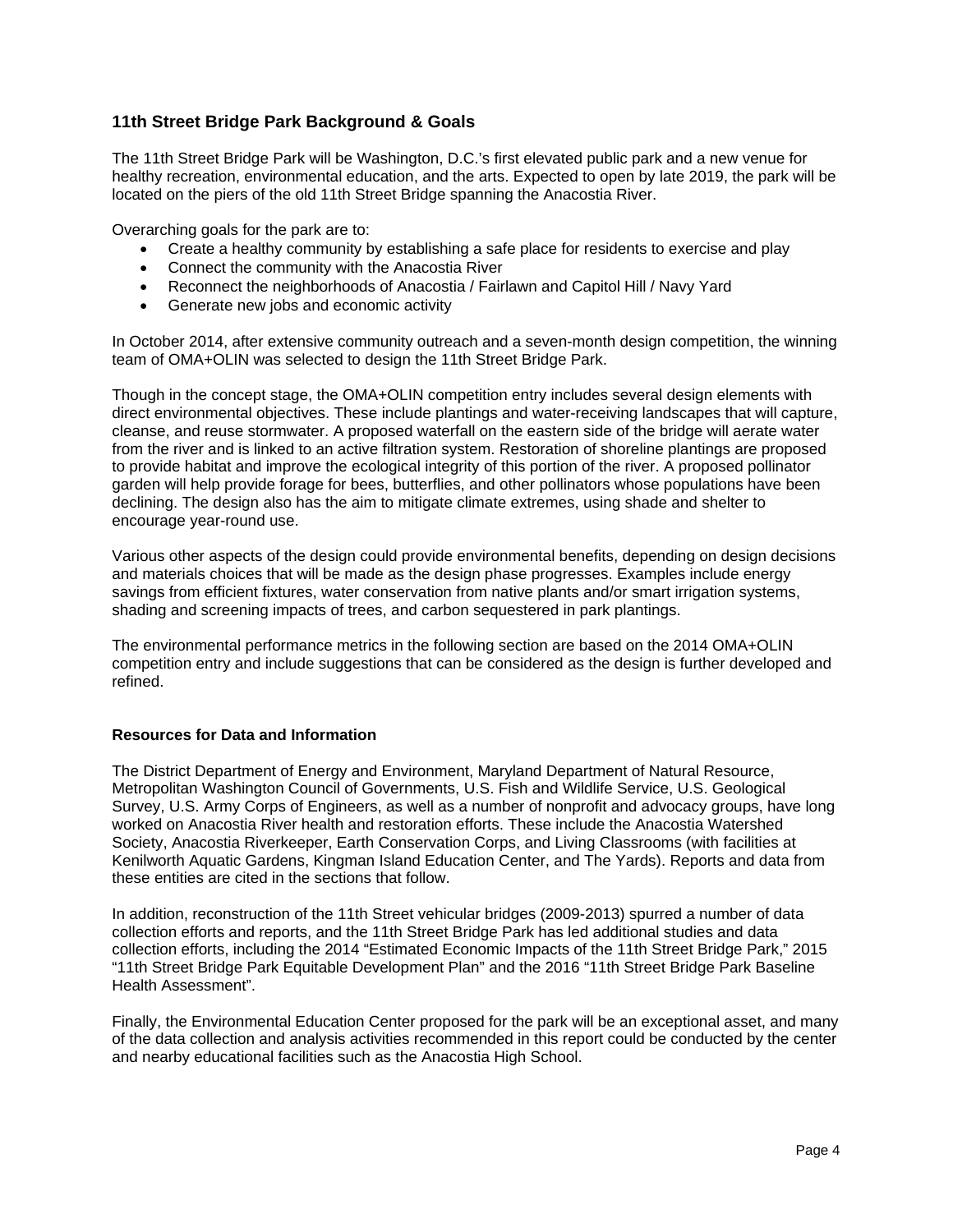# **Environmental Performance Metrics**

The following sections provide recommendations for metrics and methods that can be used to quantify the environmental impacts of the 11<sup>th</sup> Street Bridge Park. Though beyond the scope of this report, a list of suggested social and economic performance metrics is provided in the final section.

For the 11<sup>th</sup> Street Bridge Park, one of the main challenges will be to distinguish the impacts of the park itself from the impacts of other changes happening nearby and throughout the watershed. To address this, the metrics recommended here focus on measuring direct impacts from specific design decisions. Another challenge is the lack of baseline data for many measures because the bridge piers are the only structures currently on the site. This makes before/after comparisons difficult. It will also be challenging to compare the 11<sup>th</sup> Street Bridge Park to a similar but more "conventional" landscape because the park is so unique.

The recommended metrics are environmental benefits that can all be measured on an ongoing basis in order to track performance over time. This report also includes suggestions about metrics that can be incorporated into the iterative process as the design is refined. There will also be one-time impacts from the park construction and materials choices, such as construction waste reduction or transportation energy savings from the use of local materials, which can be quantified.

As the 11<sup>th</sup> Street Bridge Park design process progresses, the environmental performance metrics will likely need to be adjusted to reflect changes in the design, materials, and/or intent. This is a natural part of the process, and this report can be modified to create a Performance Evaluation Plan based on the final design.

# **STORMWATER MANAGEMENT**

Stormwater runoff is a major source of impairment for the Anacostia River, causing streambank erosion, combined sewer overflows, and carrying trash, bacteria, nutrients, and other pollutants into waterways. So as not to contribute to this problem, stormwater from the 11<sup>th</sup> Street Bridge Park should be managed onsite.

At a minimum, the 11th Street Bridge Park design and construction process will need to meet local regulations by following the DOEE 2013 Rule on Stormwater Management and Soil Erosion and Sediment Control<sup>1</sup>. How much stormwater needs to be retained onsite will depend on how the Bridge Park is classified – whether it is considered a "major land-disturbing activity" that disrupts 5,000 sf or more.

DOEE 2013 Rule on Stormwater Management and Soil Erosion and Sediment Control<sup>2</sup> Major land-disturbing activity

- Retention standard: Retain the first 1.2" of rainfall on site or by combining on-site and offsite retention.
- Detention requirements: Maintain peak discharge:
	- From 2-year storm to pre-development conditions (meadow standard used).
	- 15-year storm to pre-project conditions.

Major substantial improvement activity

 Retain the first 0.8" of rainfall on site or through a combination of on-site and off-site retention.

The OMA + OLIN design incorporates water-receiving landscapes that will allow them to capture, cleanse and reuse stormwater. These include a substantial rain garden and waterfall feature on the Navy Yard side. The design team has indicated that they would like to go beyond the regulatory requirements and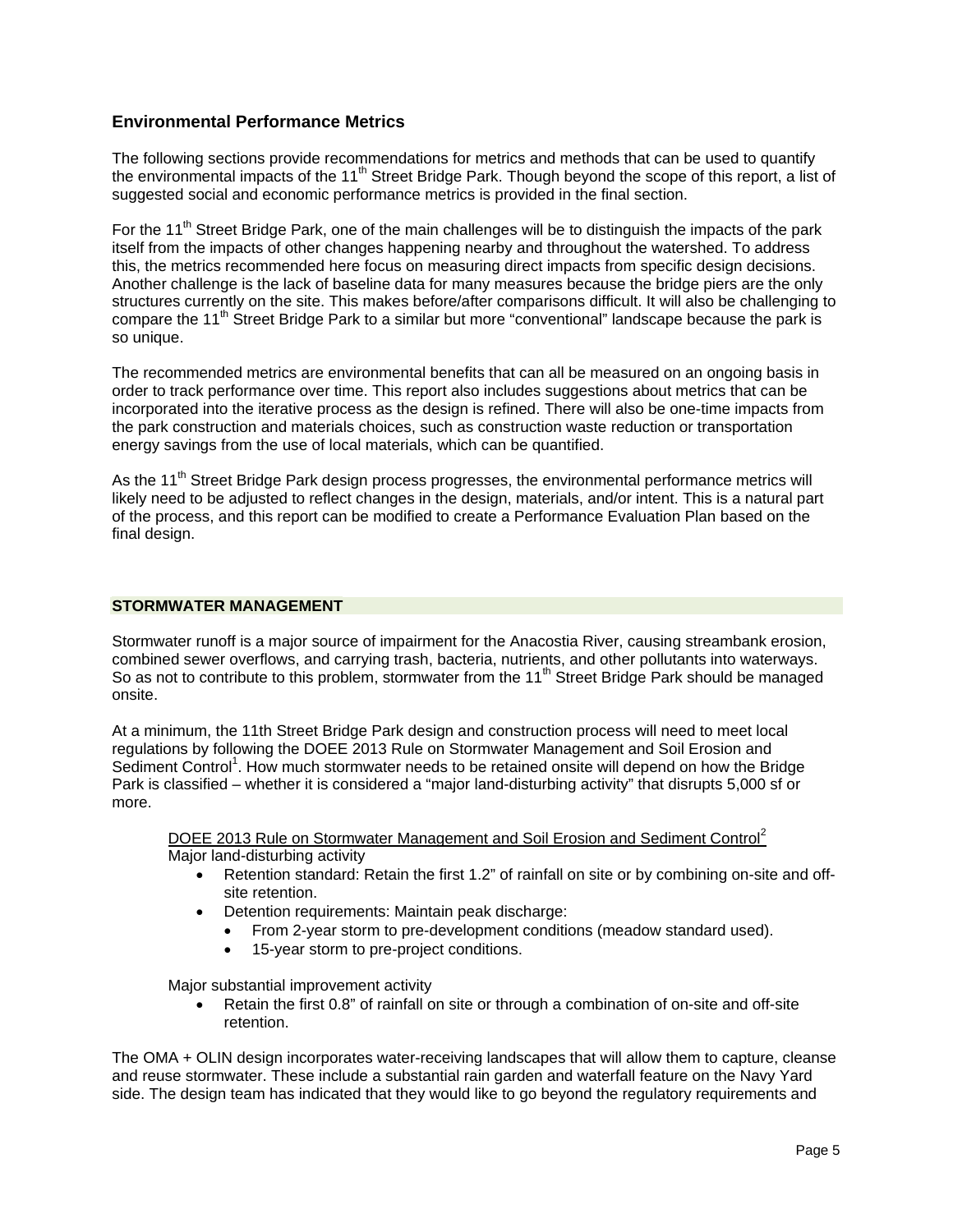treat every drop of rain that falls. However, the stormwater management systems will not be sized until the detailed design work begins.

#### **Annual Volume and Percent of Total Rainfall Retained Onsite**

As the various stormwater management systems are sized, modeling should be done to determine how much of average annual rainfall is retained on-site. This can usually be done using the calculation method or modeling software that is used to design the systems and show that they meet regulations. Or alternatively the volume and percent of total rainfall retained onsite can be estimated using EPA's National Stormwater Calculator, which takes into account land cover and the impacts of various types of BMPs: https://www.epa.gov/water-research/national-stormwater-calculator. This calculator can also be used to compare different scenarios, including baseline and climate change scenarios, which incorporate changes in seasonal precipitation levels and effects of more frequent high-intensity storms.

# **Monetary Value of Stormwater Retention Credits (SRCs)**

If the 11<sup>th</sup> Street Bridge Park retains more stormwater than is required by regulation, it could earn Stormwater Retention Credits (SRCs), which are privately tradable. One SRC is equal to one gallon of retention for one year. The credits are determined by calculating the difference between the regulated retention amount (generally 1.2 inches of rainfall) and the additional retention amount (up to a ceiling of 1.7 inches) of rainfall. In 2016, the average purchase price for SRC was \$1.85 $^3$ .

Calculating the projected or actual purchase price any SRCs generated by this project would be a great way to monetize the value of any additional stormwater retention capacity.

#### **WATER CONSERVATION**

The benefits of water conservation practices include water utility cost savings, reducing demand on local water sources (in this case, the Potomac River, which is the source of drinking water for Washington, D.C.), energy savings from reduced pumping and treatment, and reducing the amount of runoff and/or wastewater.

A primary way that landscapes can conserve water is through selection of plant species that are native or well-adapted to a site's climate, soil conditions, exposure, and slope in order to reduce or eliminate the need for irrigation. Other landscape-based strategies for water conservation include efficient irrigation systems, water features that recirculate water, and systems that capture and reuse stormwater, grey water, or wastewater on-site. The only explicitly-stated water conservation strategy in the OMA+OLIN competition entry is the use of captured stormwater and river water in the park's waterfalls.

The most straightforward way to quantify a reduction in water use is to use water bills to determine annual consumption. This can then be compared to consumption prior to the project or to that of a conventional landscape. Because the  $11<sup>th</sup>$  Street Bridge Park is so unique, it may be difficult to find a comparable site, and because nothing is currently on the site, baseline water consumption will be zero. Therefore, it is recommended that the contribution of individual elements be estimated, in combination with monitoring the park's actual water use over time to ensure that the site is being operated in accordance with the design intent. Installing separate water meters for the different systems (irrigation, water features, indoor water use) could assist in tracking and identifying any issues.

#### **Reduction in Potable Water Use for Landscape Irrigation**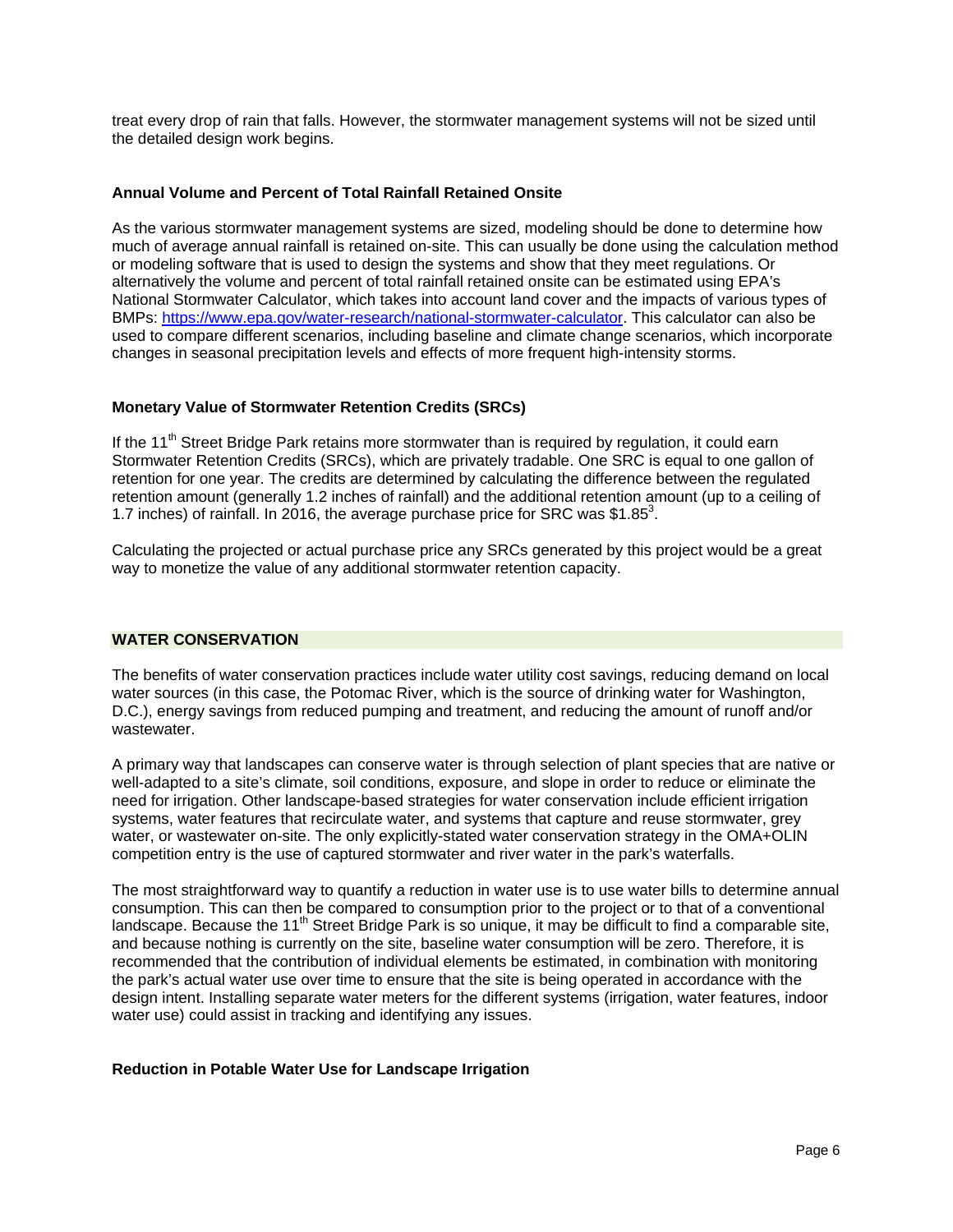Because the OMA+OLIN design includes lawn areas, it is assumed that the 11<sup>th</sup> Street Bridge Park will include a permanent irrigation system. Potable water use for irrigation could be reduced through plant species selection, the type of irrigation system, and if captured stormwater, river water, or recycled greywater is used. This reduction in potable water use compared to a more conventional landscape can be estimated.

The EPA Water Sense Budget Tool is one tool that estimates water savings compared to a baseline case: https://www3.epa.gov/watersense/water\_budget/. This is the method used in the Sustainable Sites Initiative (SITES) v2 rating system. The tool includes broad categories for plant types and irrigation type, and it can factor in the use water from nonpotable sources. The tool compares the designed landscape to a baseline case, which is 70% of the amount of water that would be needed if the entire landscape was covered by a well-maintained expanse of average-height green grass.

# **Reduction in Potable Water Use in Water Features**

The OMA+OLIN competition entry includes two waterfalls on the bridge deck and a splash pad in Anacostia Park on the east shoreline. Descriptions state that captured stormwater will be used in the waterfall on the west side and filtered river water will be used in the waterfall on the east side. As the design progresses, these waterfalls and the proposed splash pad may also use systems that collect and recirculate the water to further reduce potable water use.

It should be possible to estimate the reduction in potable water use based on the systems used in the final design. The reduction can be translated into financial savings using the current utility rate from DC Water: https://www.dcwater.com/customercare/rates.cfm

#### **Reduction in Potable Water Use from Low-Flow Fixtures**

Facilities in the 11th Street Bridge Park café, environmental education center, restrooms, and any other out buildings can be equipped with faucets, toilets, and other fixtures that conserve water without compromising performance. The reduction in potable water compared to conventional fixtures can be estimated base on anticipated use. This can be translated into financial savings using the current utility rate from DC Water: https://www.dcwater.com/customercare/rates.cfm

If captured stormwater or greywater will be reused for toilet flushing or washing activities, this savings can also be estimated based on the anticipated amount of water available.

#### **WATER QUALITY**

The 8.5-mile Anacostia River has 13 major tributary creeks and streams and a watershed that covers 176 square miles in Maryland and Washington, D.C. The river is a tidal estuary with sluggish flow and numerous sources of contaminants, nutrients, and trash. Throughout the watershed, numerous efforts are underway to clean and restore the river. One of the most significant is DC Water's Anacostia River tunnel, which is slated to come online in 2018 and is part of a series of improvements that will reduce combined sewer overflows into the river by 98%.

DOEE maintains real-time water quality monitoring locations at Benning Road (upstream of the 11<sup>th</sup> Street Bridge) and South Capitol, taking readings every 15 minutes. A number of other groups, including the Anacostia Watershed Society, do periodic sampling.

Because so many factors influence water quality in the Anacostia River, it is unlikely that the impacts of the 11th Street Bridge Park can be isolated when looking at changes in overall water quality. However, it may be possible to measure the localized impacts of particular systems.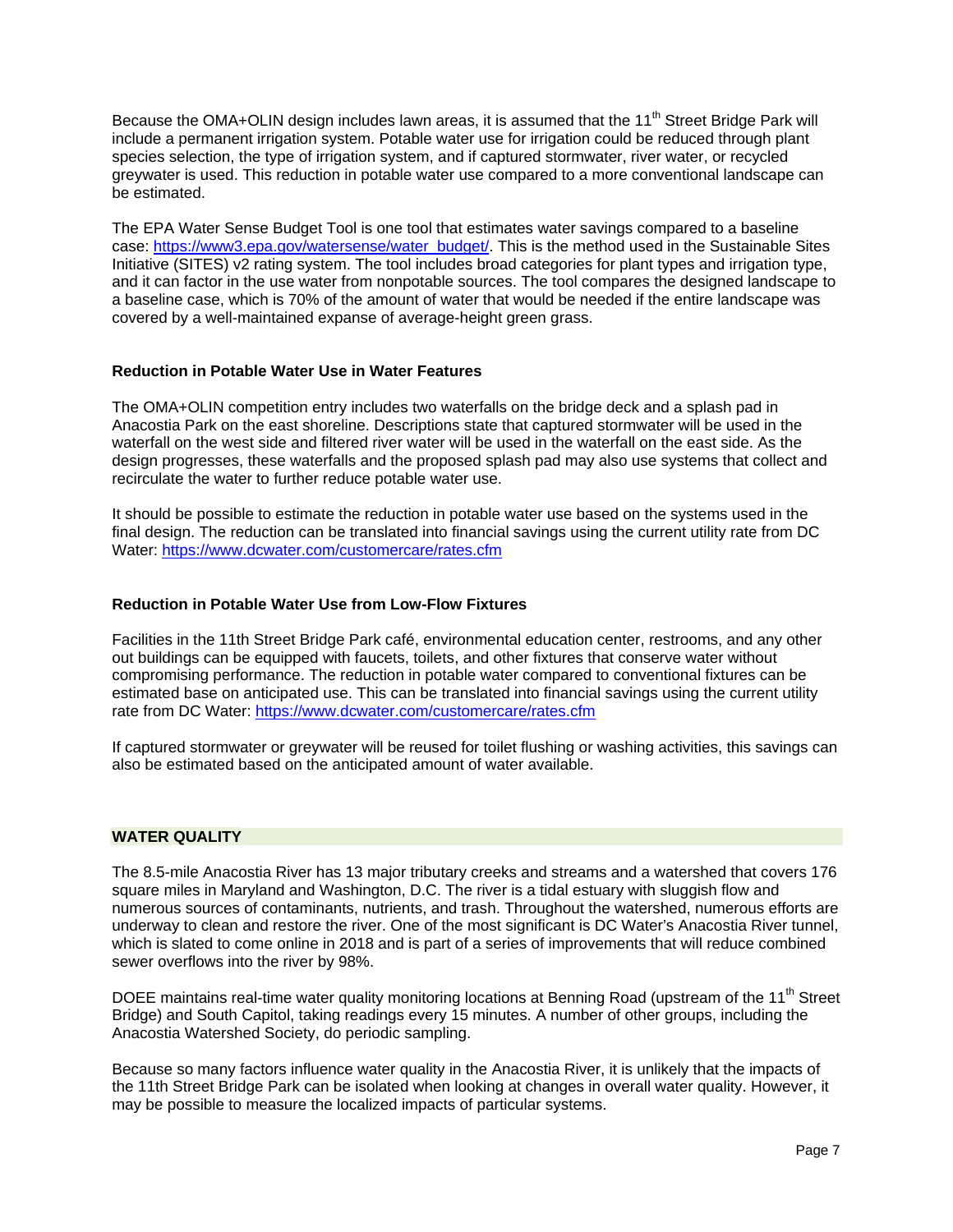#### **Localized Increase in Dissolved Oxygen**

Dissolved oxygen (DO) is the amount of oxygen found in water. It is an important measure of water quality because low DO levels can stress aquatic organisms like fish and shellfish. DO levels vary with the water temperature (colder water can hold more oxygen) and pollutant loads because microorganism use oxygen in the decomposition process (biochemical oxygen demand). Because of this, it is most important to monitor DO during the summer months, especially during times of high pollutant load, such as combined sewer overflows.

In the Anacostia River, DO levels have been steadily improving, though levels are lower in the downstream (Washington, D.C.) sections of the river.<sup>4,5</sup> During intense rain events, dissolved oxygen levels in the DC sections can get very low. However, starting in 2018, the DC portion should see a significant improvement in DO levels from DC Water's Anacostia River tunnel to control sewer overflows.

On the east side of the 11th Street Bridge Park, the OMA + OLIN design proposes an aeration waterfall on the lower level that can serve to oxygenate water in the river. Dissolved oxygen (DO) levels could be measured upstream and downstream of the waterfall. The impact of the aeration waterfall will be very localized, so the downstream measurements will need to be taken very close to the waterfall itself. According to the DOEE<sup>6</sup>, DO levels should range from 4.0 to 6.0 mg/L or greater, depending on the time of year.

#### **Localized Improvement in Turbidity**

Turbidity, a measure of the relative clarity, is another important water quality indicator. In the Anacostia River, the average depth of visibility is about 3-6 inches<sup>7</sup>, due to sediment and other particles entering the river and its tributaries through streambank erosion and stormwater runoff. While other water quality indicators have trended toward improvement, water clarity in the Anacostia has remained relatively static.<sup>8</sup> Aside from the aesthetic aspects, the murkiness of the water absorbs heat and blocks sunlight, preventing the growth of submerged aquatic vegetation, which supplies oxygen and filter the water.

Several elements of the 11th Street Bridge Park design could work to address water clarity issues and may have localized impacts that are measurable. These include the "active filtration system" that is linked to the proposed east side lower waterfall, new wetland areas proposed adjacent to the bridge piers, and any restoration efforts along the shoreline.

Turbidity can be measured directly with a turbidity meter/sensor, or indirectly with a secchi disk by measuring the depth at which the disk ceases to be visible from the surface. Turbidity could be measured in the immediate vicinity of the proposed improvements and compared with turbidity further upstream.

## **HABITAT CREATION AND RESTORATION**

Although it is a highly urbanized watershed, the Anacostia River supports 188 species of birds and nearly 50 species of fish.<sup>9</sup> Wildlife in and along the river include bullhead catfish, bald eagles, beavers, white perch, ospreys, striped bass, cormorants, crayfish, herons, turtles, egrets, otters, herring, red fox, shad, and kingfishers. The entire river is a corridor for wildlife, and the southern end of the river has great potential for habitat restoration. Land reclamation efforts that created Kingman Island, the RFK Stadium grounds, Poplar Point, Hains Point, and much of Anacostia Park greatly reduced the historic extent of the Anacostia River and its tidal emergent wetlands.<sup>10</sup>

A number of government agencies and nonprofits engage in habitat restoration and wildlife monitoring. Every 10 years, DOEE develops a Wildlife Action Plan with the latest version released in 2015.<sup>11</sup> The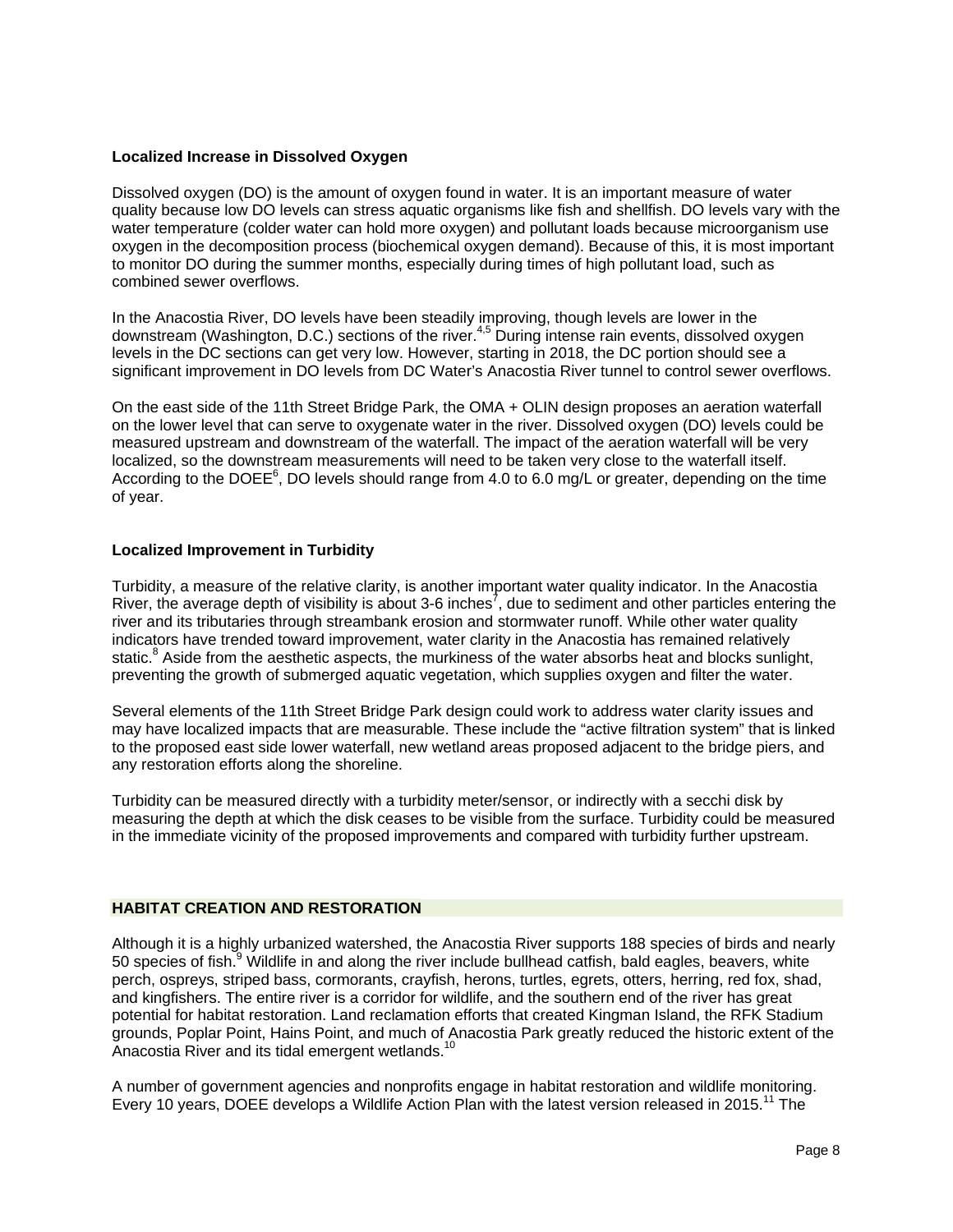U.S. Fish and Wildlife Service and U.S. Geological Survey conduct ongoing studies of birds, fisheries, and other wildlife in the DC portion of the Anacostia River. The Anacostia Watershed Society and Earth Conservation Corps also collect wildlife data.

When examining larger wildlife trends, it is unlikely that the impacts of the 11<sup>th</sup> Street Bridge Park can be isolated. However, monitoring could be done in the park itself to determine the success of particular design elements. This monitoring requires periodic fieldwork and could be done by partnering with agencies or nonprofit organizations, through programming at the education center, or by engaging citizen scientists. It may also be important to track the presence of any nuisance species that the park attracts, such as rats and seagulls.

# **Species Richness/Abundance in Pollinator Garden**

A proposed pollinator garden is one of the ecological strategies in the OMA + OLIN design. Field observations can be used to track the success of this garden over time by recording the type number of species observed. Species richness, the number of different species present in an ecological community or landscape, is often used as an indicator of biodiversity. If there is a particular species of interest the abundance of that species (measured by presence, number of individuals observed, density, or frequency) can be tracked over time.

# **Species Richness/Abundance in River Installations**

The OMA + OLIN competition entry proposed the creation of floating wetlands around the 11<sup>th</sup> Street Bridge piers and the creation of wetlands along the Anacostia Park shoreline. These areas can be observed periodically to determine whether they are providing habitat for wildlife. As with the pollinator garden, species richness can be used a proxy for biodiversity, and abundance can be used for particular species of interest, such as rare or threatened species.

While not part of the OMA + OLIN proposal, another practice that could be considered is the creation of artificial reefs for oysters and mussels that filter river water. Mussels have been observed near Buzzard Point.<sup>12</sup> The same or similar species could be planted near the 11<sup>th</sup> Street Bridge Park and monitored over time to determine if conditions are suitable for further restoration efforts. The bioaccumulation of different contaminants in the mussels could also be studied to assess water quality.

#### **Increase in Ecological Integrity of Shoreline Vegetation**

In designed landscapes, plant species selection and organization play a key role in creating or restoring habitat. The OMA + OLIN design includes an array of ecological communities on the east shore in Anacostia Park, including tidal marsh, emergent wetlands, meadow grasses and woodland. This area is currently grass with clusters of trees on the slopes and volunteer vegetation along the river's edge.

The habitat quality of plant communities can be assessed using one of several rating indices that assign a coefficient to each plant species. These are all based on the Floristic Quality Assessment Index (FQAI) methodology. The Universal Floristic Quality Assessment Calculator (http://universalFQA.org) is a free, open-source web-based tool that offers access to over 30 databases of plants for different regions across the United States and Canada.

The Plant Stewardship Index (PSI) is a variant of the FQAI developed for the Piedmont region of Pennsylvania and New Jersey: http://www.bhwp.org/plant-stewardship-index.htm. The PSI incorporates the presence and impact of non-native plants for its calculation, making it preferable for sites where invasive species are an important management issue, as is the case along the Anacostia River.<sup>13</sup> The PSI plant databases can be accessed on the Universal FQA Calculator site by selecting the "Pennsylvania Piedmont 2006" or "New Jersey 2006" FQA database in the dropdown menu. The PSI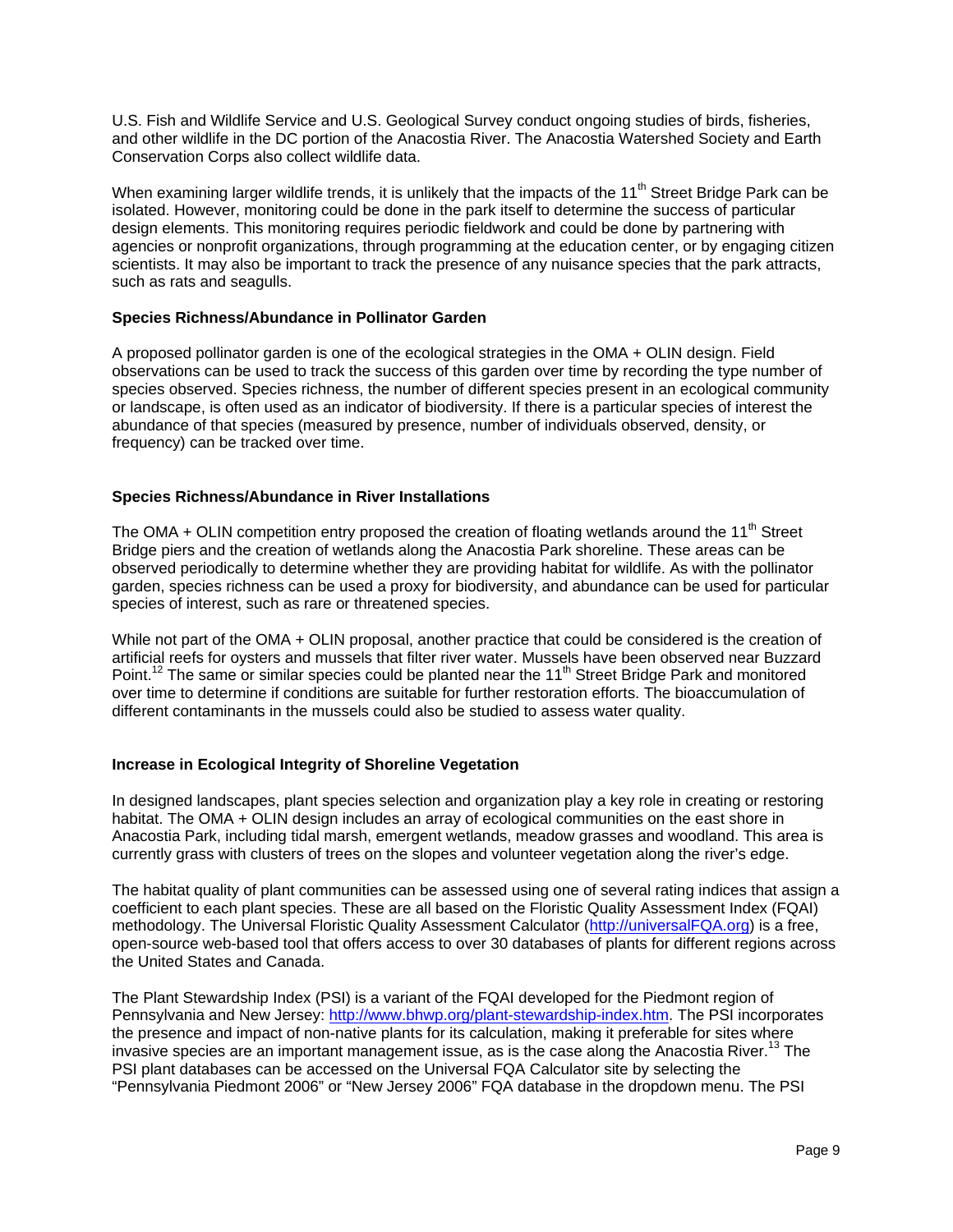database is recommended if the majority of plant species used in the 11<sup>th</sup> Street Bridge Park restoration areas are in the database.

A list of plant species present on the site is input into the calculator to determine the FQI score. An inventory of existing conditions should be conducted to get a baseline score. The FQI can then be determined immediately after installation of the 11<sup>th</sup> Street Bridge Park project based on the as-built plant list. Every year or two, fieldwork should be done to inventory plant species on the site and calculate the FQI. This will account for plant survival, succession, and invasive species colonization, showing how the ecological integrity changes over time. This information can be used as part of the adaptive management of the site. Strong plant identification skills are needed for this type of assessment.

# **TEMPERATURE & URBAN HEAT ISLAND EFFECTS**

Washington, D.C. is infamous for its hot, humid summers, with an annual average of 36 days in which the temperature reaches 90°F or higher.<sup>14</sup> Climate conditions are exacerbated by the urban heat island effect, a phenomenon in which developed areas are significantly warmer than surrounding rural areas. A 2014 report by Climate Central ranked Washington, D.C. as sixth out of 60 U.S. cities in terms of the intensity of its summer urban heat island.<sup>15</sup>

Because urban heat islands depend on surface materials, vegetative cover, wind, waste heat, and geometric effects like topography and building heights, it is very difficult to quantify the impact that individual sites have on overall temperatures. Collecting surface and localized air temperatures on a site is a much more direct and measurable way to assess its impact.

For the 11th Street Bridge Park, the OMA+OLIN competition entry includes a stated aim to mitigate climate extremes, using shade and shelter to encourage year-round use. The renderings include green roofs, vegetated areas, and light-colored materials, which are an effective way to counter the urban heat island effect at the site scale. Based on this, the primary reasons to monitor temperatures on the site are to gauge: 1) the park's overall contribution to the urban heat island, and 2) the thermal comfort of park users.

#### **Reduction in Surface Temperatures (Weighted Average)**

Once the 11th Street Bridge Park is built, an infrared thermometer can be used to measure actual surface temperatures. On a hot, sunny day, temperature can be measured for each major type of surface (walkway, lawn, plaza, green roof, etc.), with measurements taken to represent both shaded and unshaded areas. Using the area of each type of surface (as determined from the plans or field measurements), a weighted average can be determined for entire Bridge Park. This can be compared to the weighted average of a hypothetical "conventional" scenario or to the weighted average at comparable park – perhaps the adjacent Anacostia Park, which is primarily composed of turf and asphalt paths.

While the park is still in the design phase, solar reflectance (SR), solar reflectance index (SRI), or albedo values can be used to determine a weighted average and test different scenarios. These types of calculations are included in both the Sustainable Sites Initiative (SITES) v2 rating system (Soil + Vegetation Credit 4.9) and LEED NC-v4 (Sustainable Site Credit SSc5).

#### **Thermal Comfort of Park Users**

Because the park will be designed to encourage year-round use, the creation of microclimates will be key. For this, the OMA + OLIN design includes the shade and shelter provided by the bridge's x-shaped platforms, trees, green walls/hanging vines, and the cooling impacts of the waterfalls. Other strategies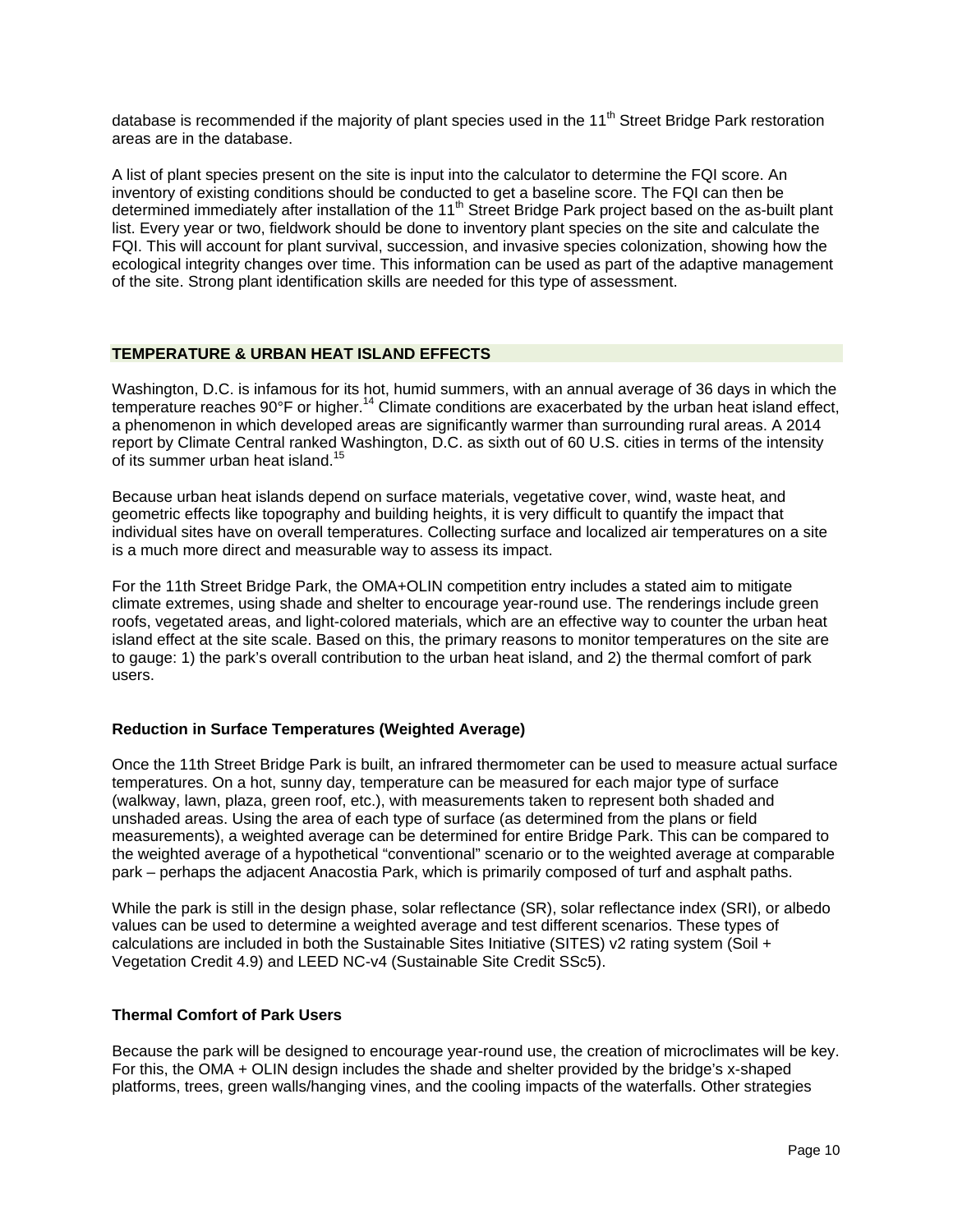that could be considered are wind breaks, mist systems, and surface materials design to reflect or radiate heat.

Air temperatures can be measured in key areas where these design strategies are implemented in the climate conditions that they are designed to address. Temperature should be measured 4-6 feet above the surface plane, making sure to shade the thermometer itself. This method can be used to test the impact of design strategies under extreme conditions or, if readings can be taken over time, to show that certain spaces are maintained within a comfortable temperature range for a certain number of hours per day or certain number of days per year. These readings could also be compared to temperatures on the exposed pedestrian path on the adjacent 11th Street vehicular bridge.

Surface temperatures also have importance for the thermal comfort of park users. On a hot, sunny day, surface temperatures can be measured for equipment like café tables, benches and playground installations and compared to equipment made of conventional materials and/or located in full sun. Alternatively, these temperatures can be compared to a certain threshold: for example, all play surfaces maintained at a temperature below 130°F, the temperature at which children's skin can burn.<sup>1</sup> Conducting user surveys is another way to gauge the thermal comfort of Bridge Park users.

While the park is still in the design phase, a number of predictive tools and models can be used to inform design by estimating the projected change in thermal sensation.<sup>17</sup>

#### **ENERGY USE AND EMISSIONS**

While non-renewable energy consumption is most commonly associated with buildings, sustainable site design also plays an important role. Landscape elements can shade, screen, and insulate buildings; use or generate renewable energy; and require less energy to operate and maintain.

#### **Reduction in Annual Energy Use**

While the OMA + OLIN competition entry does not specifically include energy conservation strategies, these may be incorporated during the detailed design process. Both LEED NC-v4 and the Sustainable Sites Initiative (SITES) v2 rating system include credits for reductions in energy use compared with a baseline scenario. The LEED Optimize Energy Performance credit uses building energy simulations or ASHRAE Advanced Energy Design Guide compliance. SITES v2 Operations + Maintenance Credit 8.5 includes guidance for calculating a reduction in outdoor energy consumption based on a baseline case using lowest cost comparable fixtures. These methods can be used to compare scenarios and report expected reductions.

Since the electricity used by the 11th Street Bridge Park will be metered, actual energy use can be tracked by monitoring the park's utility bills. Energy use can be tracked over time and compared to a baseline case or to a similarly programmed but more conventionally designed park. Reductions can be translated into financial savings using the current utility rate from Pepco: http://www.pepco.com/mybusiness/choices-and-rates/district-of-columbia/rate-schedules/

If the park chooses to offset its emissions or switch to a green energy source for all or part of its energy use, this reduction could be reported.

# **CARBON SEQUESTRATION AND AVOIDANCE**

Reducing carbon emissions and sequestering carbon are important tools in the global fight against climate change. Because the 11th Street Bridge Park is not disturbing an existing greenfield, providing a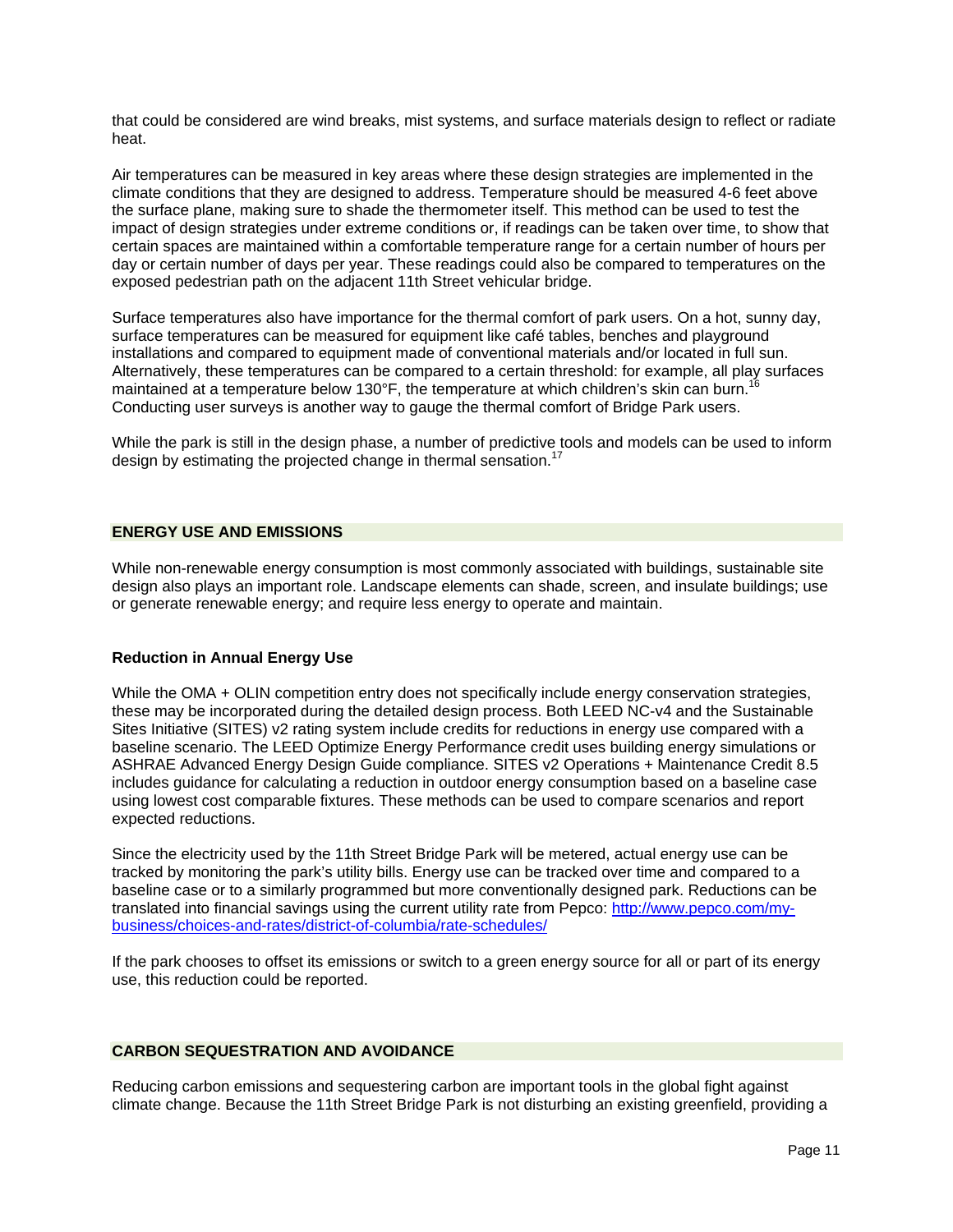missing transportation link, or supplying parking for park visitors, its primary carbon impacts (not related to construction) will be those from park energy use, service/delivery vehicles, maintenance equipment, and the carbon sequestered in park plantings.

# **Reduction in Carbon Emissions from Energy Savings**

Annual energy use can be converted into greenhouse gas emissions using a simple online calculator like the EPA Greenhouse Gas Equivalencies Calculator: https://www.epa.gov/energy/greenhouse-gasequivalencies-calculator. The calculator reports the emissions in weight of Carbon Dioxide Equivalent and a variety of other equivalencies, such as pounds of coal burned or miles driven by an average passenger vehicle. The emissions can be tracked over time and compared to emissions from a baseline case or a similarly programmed but more conventionally designed park.

#### **Carbon Sequestration by Trees and Shrubs**

Carbon sequestration is the capture and long-term storage of carbon dioxide from the atmosphere. Plants take carbon dioxide from the atmosphere and convert it into the material of their leaves, stems, and roots. Trees and shrubs, in particular, lock up large amounts of carbon in their woody biomass as they grow. Soil is also a carbon storehouse, but measuring soil carbon requires sampling, lab testing, and statistical analysis; and soil carbon can be highly variable over time.

The OMA + OLIN competition entry incorporates trees and shrubs. As detailed design is done and the planting plan is finalized, the carbon benefits of these woody plants can be estimated using iTree, a set of straightforward tools from the USDA Forest Service: http://www.itreetools.org/. iTree Design (web-based) or iTree Eco (desktop application) both estimate the carbon sequestered by trees and shrubs annually, based on species, size, and location. Both tools can also forecast future benefits based on projected tree growth over time. These tools can be used to test scenarios in the design phase, to determine the benefits of the completed park following installation using the as-built planting plan, and to track changes over time using actual field measurements for tree species and size.

### **AIR QUALITY**

In the last few decades, air quality in the Washington, D.C. region has greatly improved, though the region is still classified as a non-attainment area because it does not meet the National Ambient Air Quality Standard (NAAQS) for 8-hour ground-level ozone  $(O_3)$ .<sup>18</sup> Fine particulate matter (PM<sub>2.5</sub>) is another air pollutant of interest. Because the region was previously a non-attainment area for  $PM_{2.5}$ , it must demonstrate that it continues to meet the standard. Air quality issues in the District are primarily due to emissions from vehicles and air pollution transported from other states.

Ground-level ozone is not emitted directly into the air, but rather is formed by reactions between oxides of nitrogen (NO<sub>x</sub>) and volatile organic compounds (VOCs) in the presence of sunlight. Because of this, ozone levels increase during the hotter, drier days of the year when there is little wind. In 2015, the Washington, D.C. region experienced 14 days in which ozone levels were either unhealthy for sensitive groups or unhealthy for everyone.

In the District, DDOE's Air Quality Division maintains a network of six monitoring sites.<sup>20</sup> Air sampling at these sites measures criteria air pollutants, fine particulates, certain chemicals and toxics, and ozone its precursor pollutants. For most pollutants samples are taken hourly, though for some, like particulates, samples are taken every 1-6 days. Two of the monitoring stations (River Terrace and the Anacostia Freeway Near-Road Station) are located 2.5 miles upriver from the 11th Street Bridge and one site (Hains Point) is located one mile downriver. The Hains Point site only monitors particulates, while the River Terrace and Anacostia Freeway stations focus on particulates and ozone/precursors to ozone.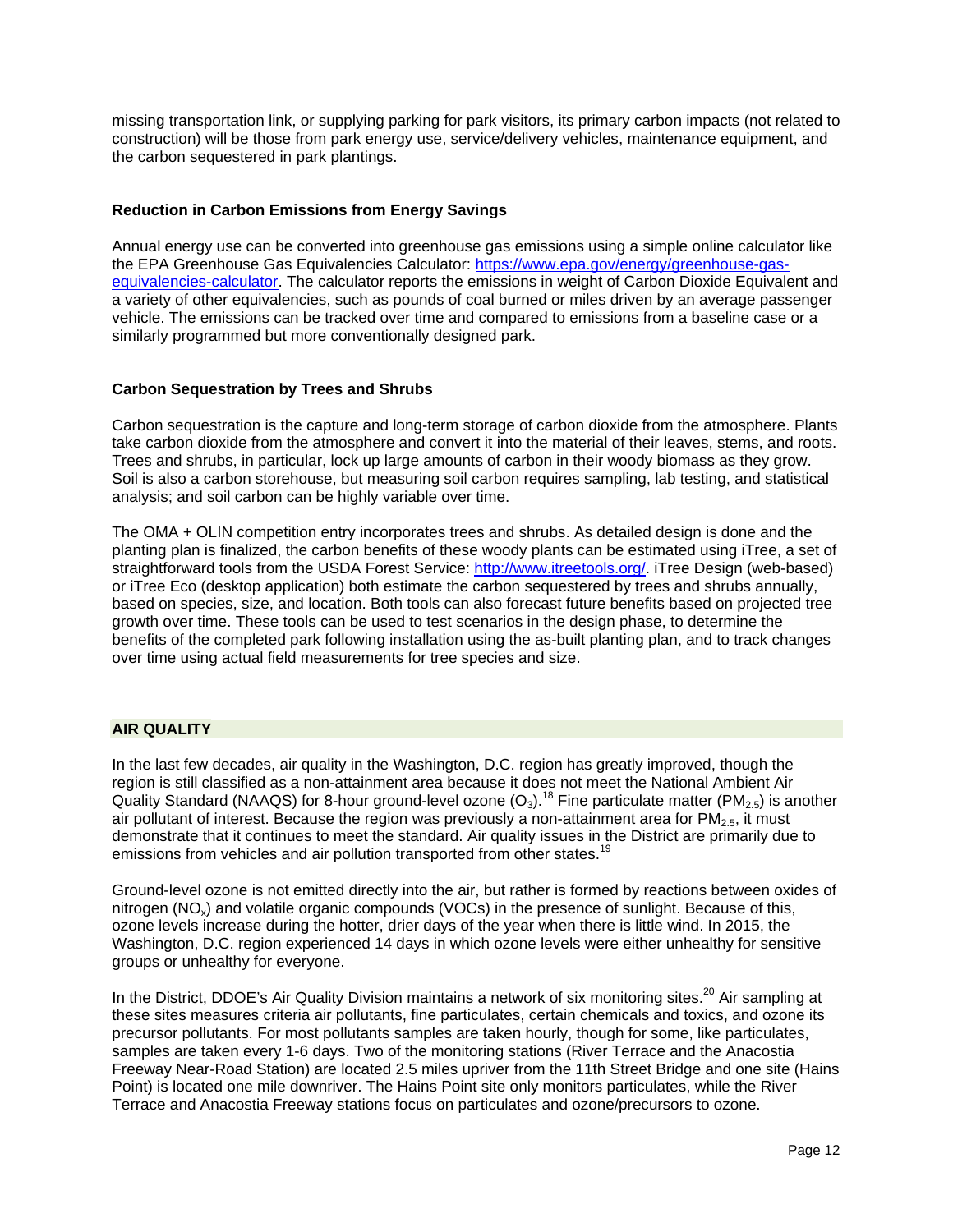Because air quality is a regional issue, it is challenging to isolate the impacts of 11th Street Bridge Park. However, the benefits of individual systems can be estimated using predictive models. Since the park is adjacent to a major freeway, organizers may want to consider establishing an air quality monitoring station within the park to give better information on the health of the air for park users

#### **Pollution Removal by Trees and Shrubs**

Urban vegetation can directly and indirectly impact local and regional air quality. As they intake air, trees and plants remove some air pollutants. Vegetation can also intercept and temporarily retain airborne particles, which are then washed off by rain, dropped to the ground, or re-suspended. Because lower summer air temperatures can reduce ozone formation, the cooling impacts of trees and vegetation can also affect air quality.<sup>21</sup>

However, plants also emit volatile organic compounds (VOCs), which can mix with  $NO<sub>x</sub>$  to form ozone. Emission rates vary widely by species and have been estimated for common tree and shrub genera in the U.S.<sup>22</sup> Because motor vehicles are a primary source of  $NO<sub>x</sub>$ , it may be prudent to avoid planting high VOC-emitting trees along streets with heavy traffic.<sup>23</sup> Since the 11th Street Bridge Park is adjacent to I-695 and its interchange with the I-295/Anacostia Freeway, designers will want to carefully consider the tree species that are planted in the park.

As detailed design is done and the planting plan is finalized, air quality benefits of trees and shrubs can be estimated using iTree: http://www.itreetools.org/. The web-based iTree Design gives only a graph with the estimated monetary value of annual removal and avoidance (from reduced energy needs) for five pollutants:  $O_3$ , VOCs, NO<sub>2</sub>, SO<sub>2</sub>, and PM<sub>10</sub>. The desktop application iTree Eco gives hourly air quality improvement for  $O_3$ , NO<sub>2</sub>, SO<sub>2</sub>, CO, and PM<sub>10</sub>; results are displayed in line chart and table formats. Both tools can also forecast future benefits based on projected tree growth over time. These tools can be used to test scenarios in the design phase, to determine the benefits of the completed park following installation using the as-built planting plan, and to track changes over time using actual field measurements for tree species and size.

#### **Pollution Removal by Surface Coatings**

Titanium dioxide, which is used as a whitening agent in paints and surface coatings, also acts as a photocatalyst that breaks down nitrogen oxides  $(NO<sub>x</sub>)$ , volatile organic compounds (VOCs), and other air pollutants in the presence of sunlight. It has been used as coating on roofs, panels and other surfaces to reduce air pollution.

While the OMA + OLIN competition entry does not specifically incorporate these coatings, it does include many light-colored surfaces that could be candidates for their use. As detailed design is done, titanium dioxide coatings should be considered. The potential reduction could be estimated based on removal rates from previous studies.<sup>24</sup>

#### **WASTE REDUCTION**

Waste management is a challenge in any public open space, but it will be particularly important for the 11th Street Bridge Park. Trash is such a persistent problem in the Anacostia River that in 2010 the U.S. Environmental Protection Agency, the District of Columbia, and the state of Maryland established a Total Maximum Daily Load (TMDL) for trash, making the Anacostia the first interstate river in the nation with such a trash limit.<sup>25</sup> Trash enters the river and its tributaries through urban storm drain systems and illegal dumping.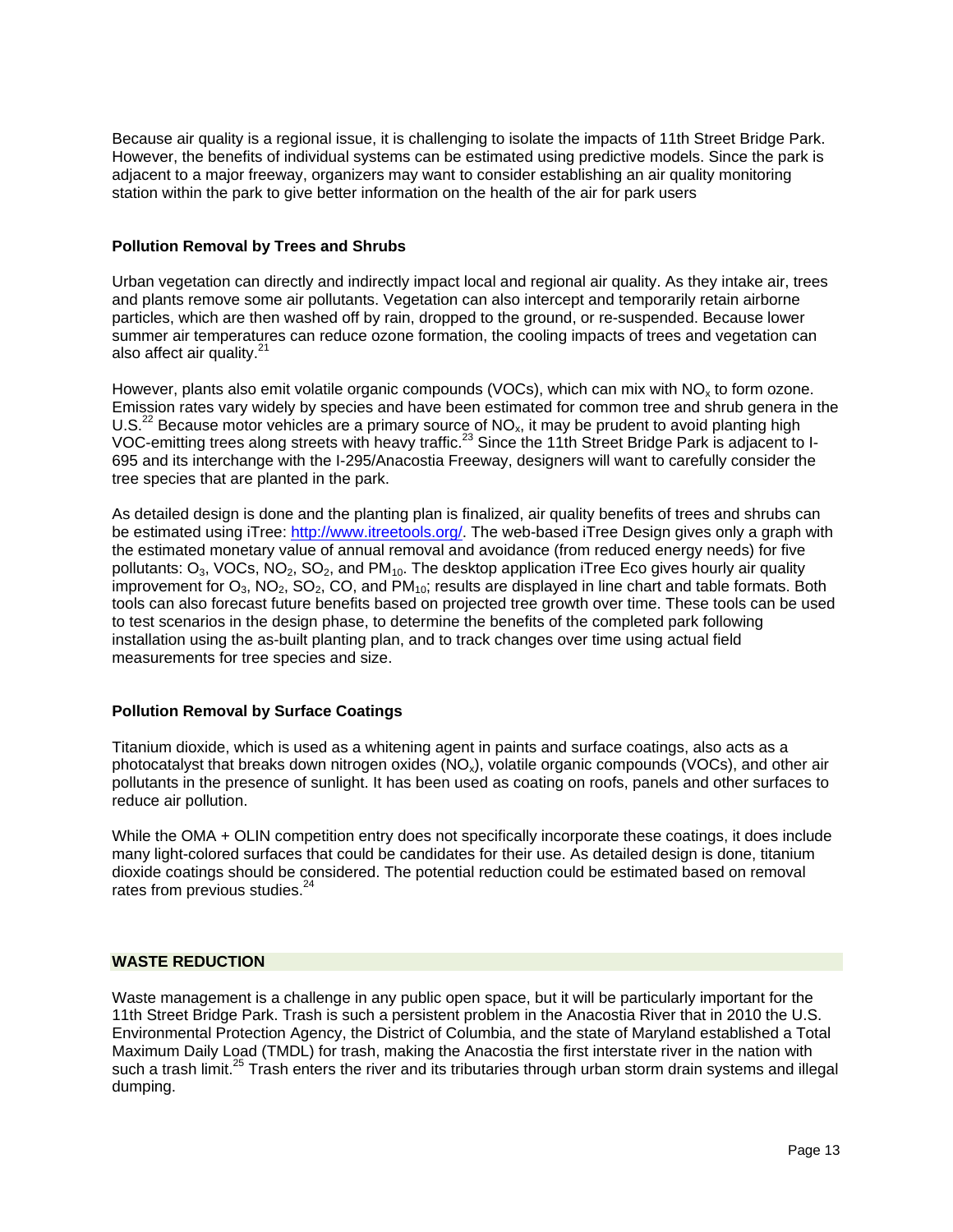The design and operation of the 11th Street Bridge Park must be considered carefully in order not to exacerbate the trash problem. Onsite waste reduction, collection, and recycling strategies should be explored for the various facilities and event spaces.

It may also be possible to compost landscape waste onsite, and possibly food waste from the café and/or events. This compost could then be used in landscape areas, particular those used for urban agriculture. If composting is not possible onsite, the waste could be collected and sent to an offsite composting facility. On its "Sustainable Management of Food" webpages, the U.S. EPA offers a number of tools to asses and reduce food waste: https://www.epa.gov/sustainable-management-food/tools-assessingwasted-food

To most accurately measure impacts, waste generation and reduction strategies at the 11<sup>th</sup> Street Bridge Park should be tracked on an ongoing basis by estimating how much and how often waste is collected and disposed of. Protocols for this data collection should be developed and conveyed to operations and maintenance staff. Since the park is envisioned to accommodate numerous special events, it will be important to track waste during these peak times. "Smart" waste and recycling systems, such as Bigbelly, can capture data on how often receptacles are emptied and can improve efficiency for maintenance staff.

It may also be possible to monitor trash accumulation downstream of the 11<sup>th</sup> Street Bridge Park to demonstrate whether the park is having any negative impacts on trash in the river. It is unclear who maintains the trash traps along the Navy Yard piers, in Yards Park, and near Diamond Teague Park, but accumulation could be spot checked to determine if the 11<sup>th</sup> Street Bridge Park is a source of trash, particularly after events.

#### **Amount of Municipal Solid Waste Recycled**

Recycled waste can be estimated as an annual weight, volume, or percent of total waste based on data collected by operations and maintenance staff. The percent of the waste stream that is recycled could be compared to a regional or national average<sup>26</sup> or to recycling rates at nearby Yards Park or other similarly programmed public space.

#### **Amount of Landscape and Food Waste Composted**

The amount of landscape waste and/or food waste that is composted onsite or offsite can be estimated as an annual weight, volume, or percent of total waste based on data collected by operations and maintenance staff. The percent of the waste stream that is composted could be compared to a regional or national average.<sup>27</sup> To quantify landscape waste, maintenance staff will need to log the type and frequency of their site maintenance activities like mowing and pruning.

#### **Reduction in Carbon Emissions due to Waste Reduction Strategies**

If the type and weight is known for each material that is source reduced, recycled, landfilled, or composted, the web-based EPA Waste Reduction Model (WARM) can be used to estimate greenhouse gas emission reductions from these waste management practices: https://www3.epa.gov/warm/Warm\_Form.html. The model compares a baseline and an alternate scenario.

# **SOCIAL AND ECONOMIC FACTORS**

While not explicitly part of the scope of this report, many social and economic factors are related to the environmental performance metrics outlined above. The 11<sup>th</sup> Street Bridge Park Health Impact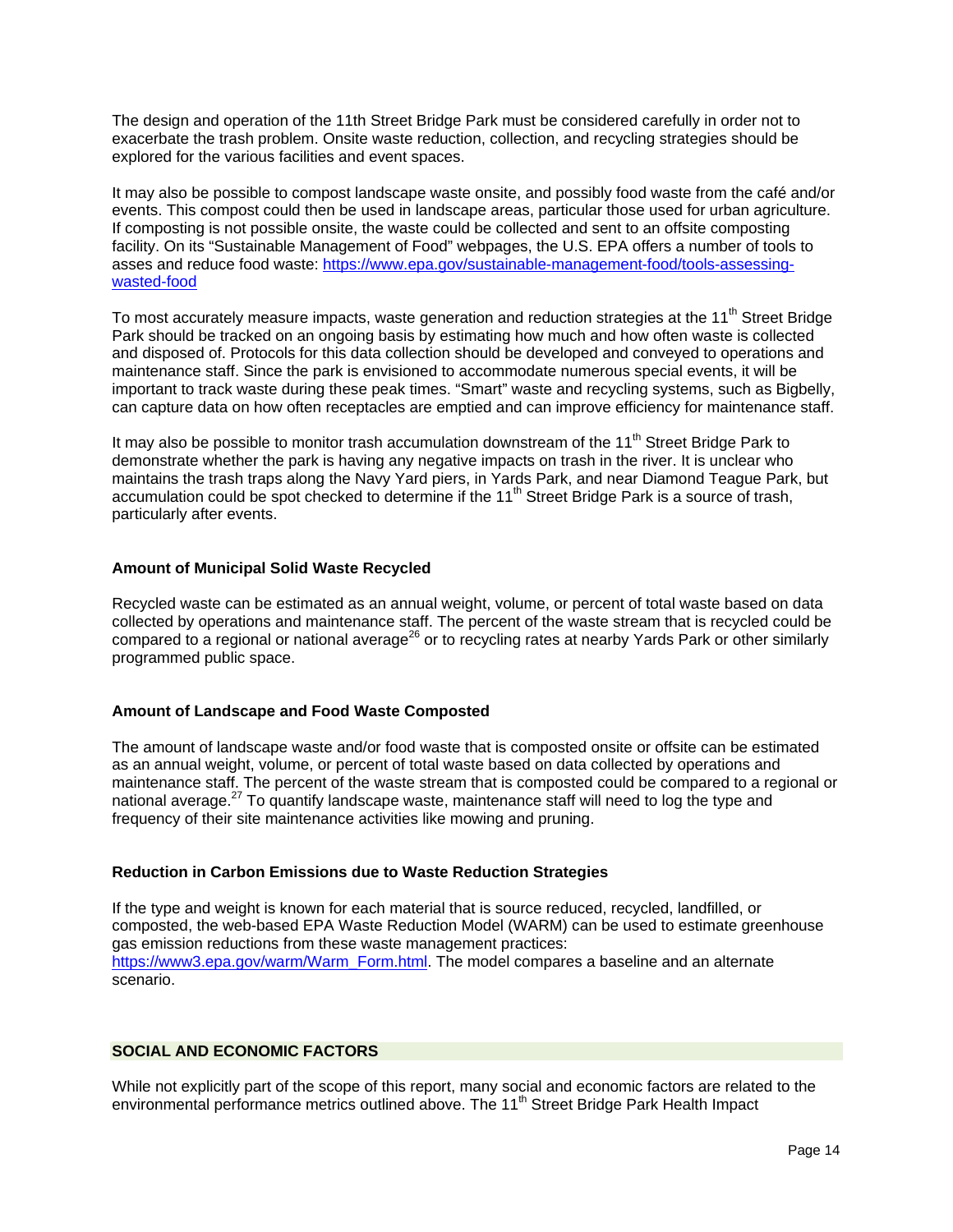Assessment<sup>28</sup> and Equitable Development Plan<sup>29</sup> capture baseline data and outline a number of strategies for measuring many social and economic impacts of the park. The following are recommendations for additional performance measurements that should be considered given the overarching goals and stated intent of the OMA + OLIN design.

## **Increase in Crossings and/or Interactions with Residents on the Other Side of the River**

To address the goal of connecting the neighborhoods on either side of the river, surveys could be conducted to estimate how many and how often residents currently cross the river and/or interact with residents from the other side. Once the Bridge Park is complete, the same survey could be conducted periodically to determine whether the park is indeed helping to connect the two sides.

#### **Increase in Interactions with the River**

To address the goal of connecting the community with the Anacostia River, surveys or observations could be conducted to determine how many users of current parks (Yards Park and Anacostia Park) engage with the river itself. Once the Bridge Park is complete, the same survey or observations could be conducted for 11<sup>th</sup> Street Bridge Park users. Alternatively, the survey could be undertaken for residents of the neighborhoods in the vicinity of the 11<sup>th</sup> Street Bridge Park, comparing results from before and after the park is complete.

# **Health and Well Being**

In addition to tracking the neighborhood level data outlined in the Baseline Health Assessment, surveys and site observations could be used to assess if the  $11<sup>th</sup>$  Street Bridge Park is providing users with needed places for respite, social interaction, and physical activity.

#### **Safety**

Safety in the vicinity of the 11<sup>th</sup> Street Bridge Park could be measured by tracking actual crime using police reports to compare the number and type of incidents before, during, and after the park is completed. Additionally or alternatively, surveys could be conducted to gauge the perception of safety by park users and nearby residents.

#### **Educational Value**

The Environmental Education Center that is included in the OMA + OLIN design will have many impacts. Protocols should be established to collect data on the number and demographics of the people it serves, volunteer efforts, and research conducted. If the urban agriculture component includes public programs similar data should be collected there. The design also includes installations for more passive educational experiences, such as demonstration projects and signage. Surveys could be used to understand whether these installations are increasing the environmental literacy of park users and program participants.

#### **Food Production**

Protocols should be established to track how much food is being produced in the urban agriculture section of the park and how it is being used. For example, will it be used in the café, sold at a farmers market, or donated to a local food pantry?

#### **Noise Mitigation**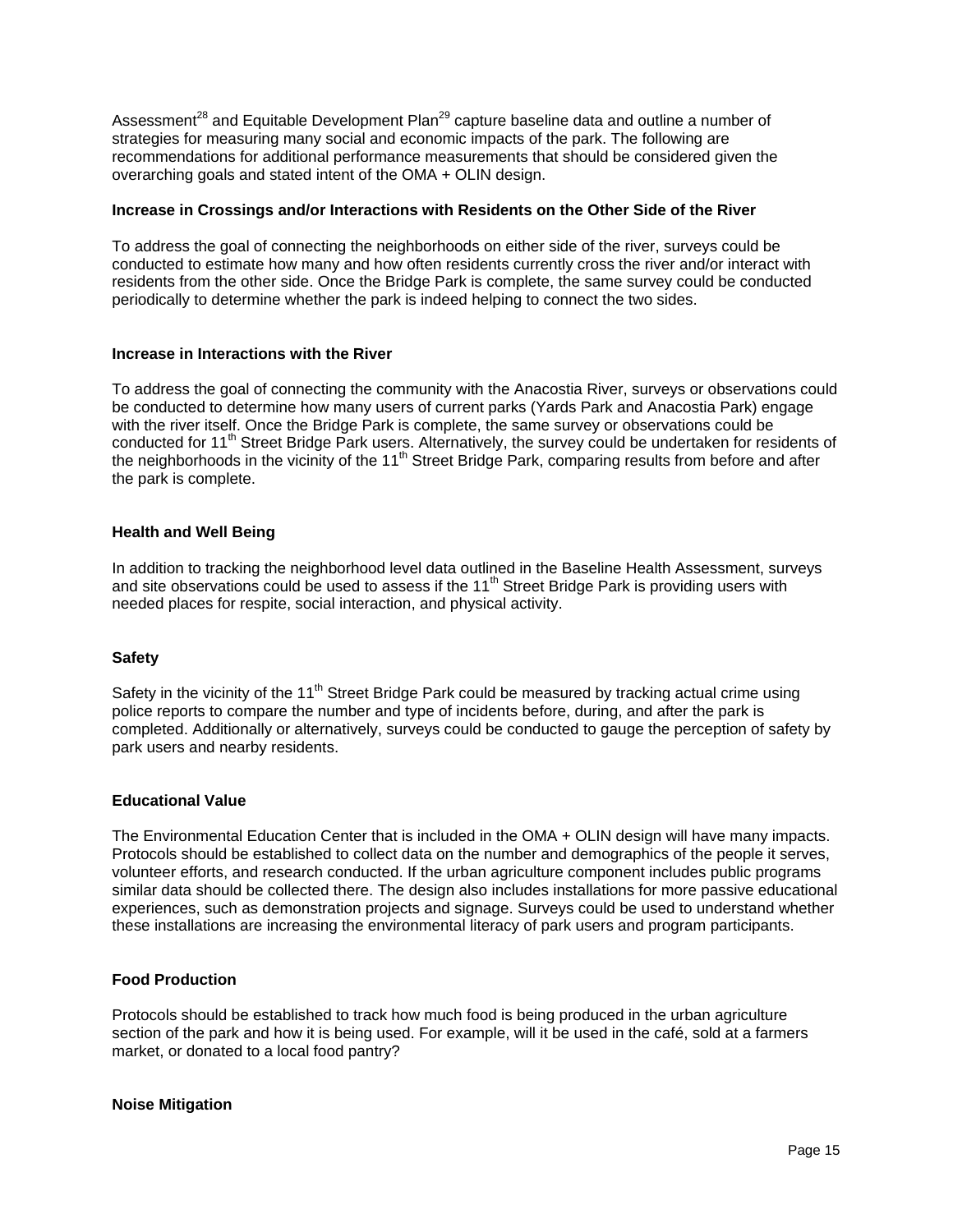In 2014, a study of noise levels was conducted around the proposed location of the 11<sup>th</sup> Street Bridge Park.30 Using this data as a baseline, actual sound levels in the park could be measured at key points of interest, such as performance spaces, contemplative spaces, or spaces where design elements are introduced to screen noise. User surveys could be used to gauge perceptions about noise, which may be as important as actual sound levels. For example, spaces near a waterfall may be perceived as peaceful even though the measured sound level is high. New research has shown that in the presence of vegetation, people are less stressed and perceive noise levels as being lower than they are.<sup>31</sup>

# **Scenic Quality**

While aesthetics and beauty are somewhat subjective, the visual quality of the 11<sup>th</sup> Street Bridge Park and the views to and from it will greatly impact the overall public perception of the park. Surveys could be used to determine perceptions of visual quality using renderings or before/after photos of the site from various locations.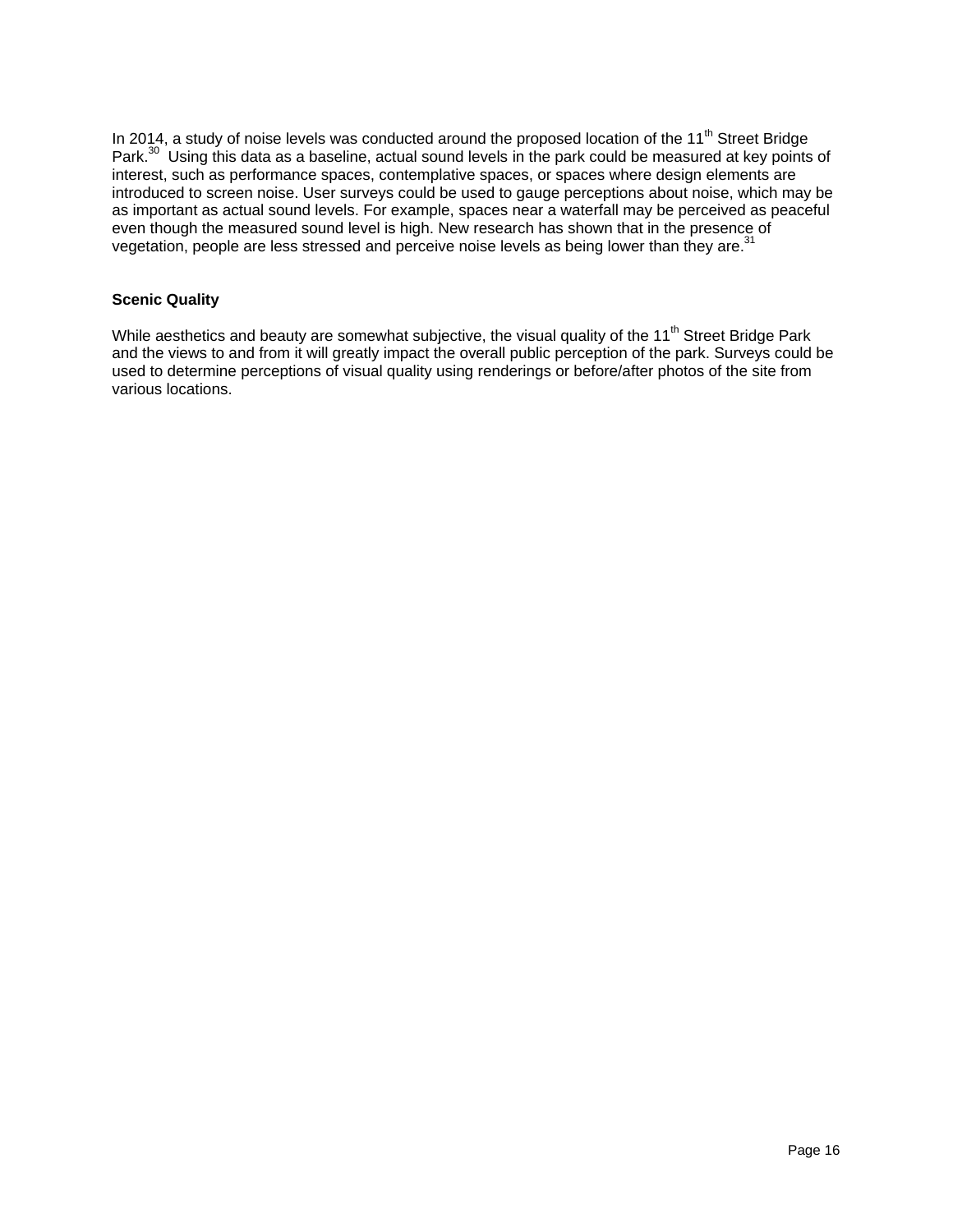# **References**

j

1 DC Department of Energy & Environment 2013 Rule on Stormwater Management and Soil Erosion and Sediment Control http://doee.dc.gov/node/610592, Accessed 11/10/16  $2^{2}$  DC Department of Energy & Environment Overview of 2013 Stormwater Rule http://doee.dc.gov/sites/default/files/dc/sites/ddoe/publication/attachments/Overview%20of%202013%20S tormwater%20Rule.pdf, Accessed 11/10/16  $3$  DC Department of Energy & Environment Stormwater Database - Final SRC Sale Prices https://octo.quickbase.com/up/bjkxxcfcp/g/rb7/eg/va/levels.html?sitelevel=2&pagerecord=90&userrole=Ev eryone%20On%20the%20Internet, Accessed 12/13/16 <sup>4</sup> Anacostia Watershed Society, 2016 State of the River Report Card: Parameter Trend Analysis http://www.anacostiaws.org/programs/publicaffairs/2016-state-river-report-card/parameter-trend-analysis, Accessed 11/30/16 <sup>5</sup> Anacostia Watershed Society, 2016 State of the River Report Card: Water Quality and Assessment http://www.anacostiaws.org/programs/publicaffairs/2016-state-river-report-card/water-quality-andassessment, Accessed 11/30/16 <sup>6</sup> DC Department of Energy & Environment Anacostia and Potomac River Monitoring Program http://doee.dc.gov/service/anacostia-and-potomac-river-monitoring-program, Accessed 11/30/16. Anacostia Watershed Society http://www.anacostiaws.org/news/blog/submerged-aquatic-vegetationriver%E2%80%99s-health-barometer, Accessed 11/30/16  $8$  Anacostia Watershed Society, 2016 State of the River Report Card: Parameter Trend Analysis http://www.anacostiaws.org/programs/publicaffairs/2016-state-river-report-card/parameter-trend-analysis, Accessed 11/30/16 <sup>9</sup> Anacostia Watershed Society, Watershed FAQs http://www.anacostiaws.org/explore/watershedinfo/faqs, Accessed 12/21/16 <sup>10</sup> DOEE, 2015 District of Columbia Wildlife Action Plan http://doee.dc.gov/service/2015-district-columbiawildlife-action-plan, p.56 Accessed 12/21/16<br><sup>11</sup> DOEE, 2015 District of Columbia Wildlife Action Plan http://doee.dc.gov/service/2015-district-columbiawildlife-action-plan, Accessed 12/21/16  $12$  Fred Pinkney, Senior Biologist, Environmental Contaminants Program, U.S. Fish & Wildlife Service, 9/1/16 phone call with Arianna Koudounas, Landscape Architecture Foundation <sup>13</sup> Anacostia Watershed Society, Invasive Plant Management, http://www.anacostiaws.org/programs/stewardship/invasive-plant, Accessed 12/21/16 <sup>14</sup> Washington Post "90 degree days in Washington, D.C.: Yearly, seasonal and monthly averages and extremes," July 19, 2011 https://www.washingtonpost.com/blogs/capital-weather-gang/post/90-degreedays-in-washington-dc-yearly-seasonal-and-monthly-averages-andextremes/2011/07/17/gIQAPdD4NI\_blog.html?utm\_term=.c7243b77840c, Accessed 11/10/16 <sup>15</sup> Climate Central "Hot and Getting Hotter: Heat Islands Cooking U.S. Cities", August 2014, http://www.climatecentral.org/news/urban-heat-islands-threaten-us-health-17919, Accessed 11/10/16 <sup>16</sup> Playground Medic "Heat - A Hidden Playground Hazard" http://www.playgroundmedic.com/?articles&id=38, Accessed 12/15/16 <sup>17</sup> Walls, W., Parker, N., & Walliss, J. Designing with thermal comfort indices in outdoor sites. http://anzasca.net/wp-content/uploads/2015/12/107 Walls\_Parker\_Walliss\_ASA2015.pdf, Accessed 12/15/16 <sup>18</sup> U.S. EPA Current Nonattainment Counties for All Criteria Pollutants as of September 22, 2016. https://www3.epa.gov/airquality/greenbook/ancl.html, Accessed 10/4/16  $19$  DOEE District of Columbia's Ambient Air Quality Trend Report, October 2014, http://doee.dc.gov/sites/default/files/dc/sites/ddoe/service\_content/attachments/AQ%20TRENDS%20Rep ort%20for%20DDOEwebsite\_finalDraft\_2014Oct29.pdf, Accessed 10/4/16  $20$  DOEE District of Columbia 2016 Annual Ambient Air Monitoring Network Plan, April 27, 2015 http://doee.dc.gov/sites/default/files/dc/sites/ddoe/release\_content/attachments/DC\_2016AmbientAirMonit oirngNetworkPlan\_DRAFT.pdf, Accessed 10/4/16  $^{21}$  Nowak, David J. "The effects of urban trees on air quality." USDA Forest Service (2002): 96-102. https://www.nrs.fs.fed.us/units/urban/local-resources/downloads/Tree\_Air\_Qual.pdf, Accessed 10/5/16